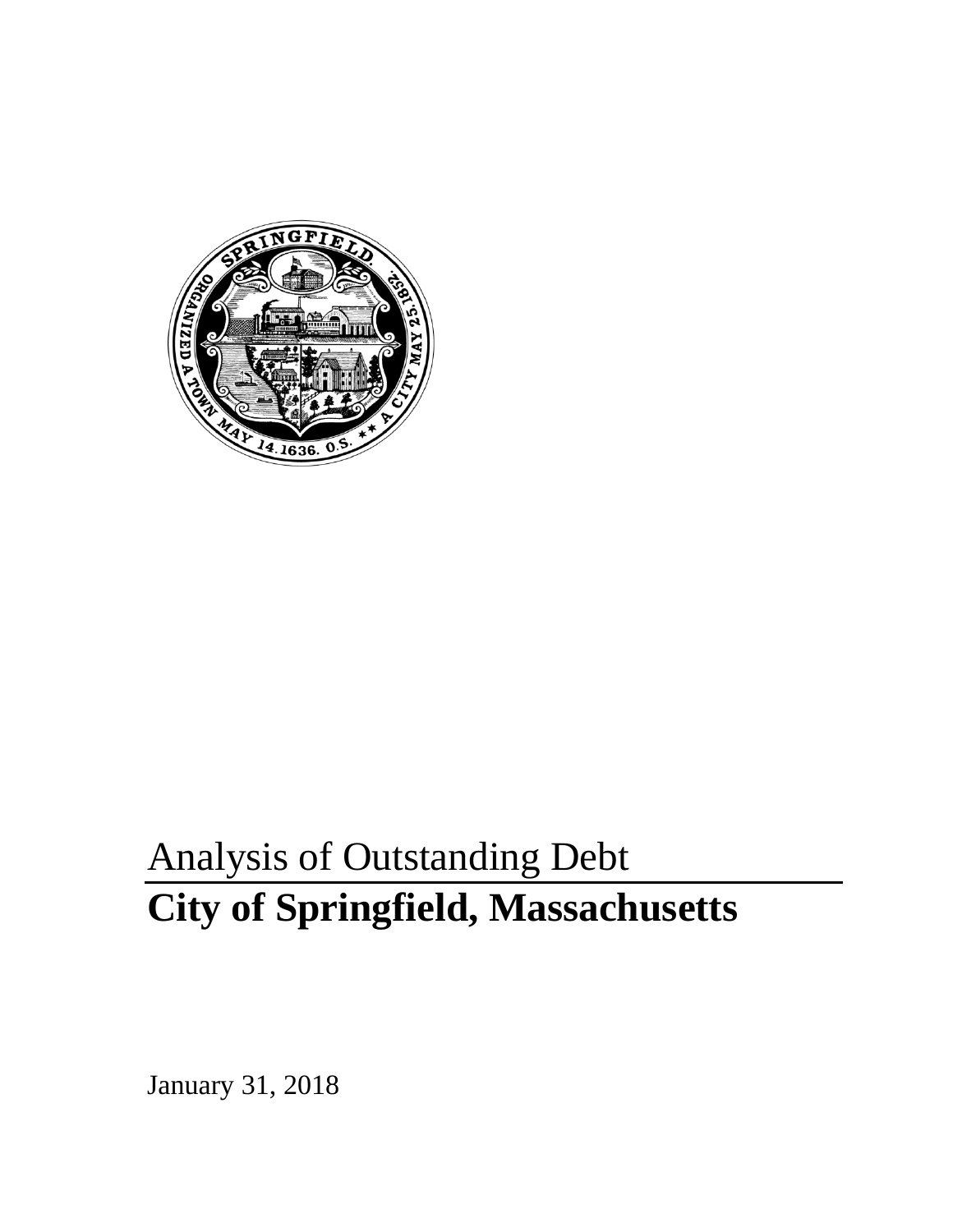## **Table of Contents**

| Appendices: |  |
|-------------|--|

- Appendix A: Debt Analysis Definitions
- Appendix B: Current Outstanding Debt Issuances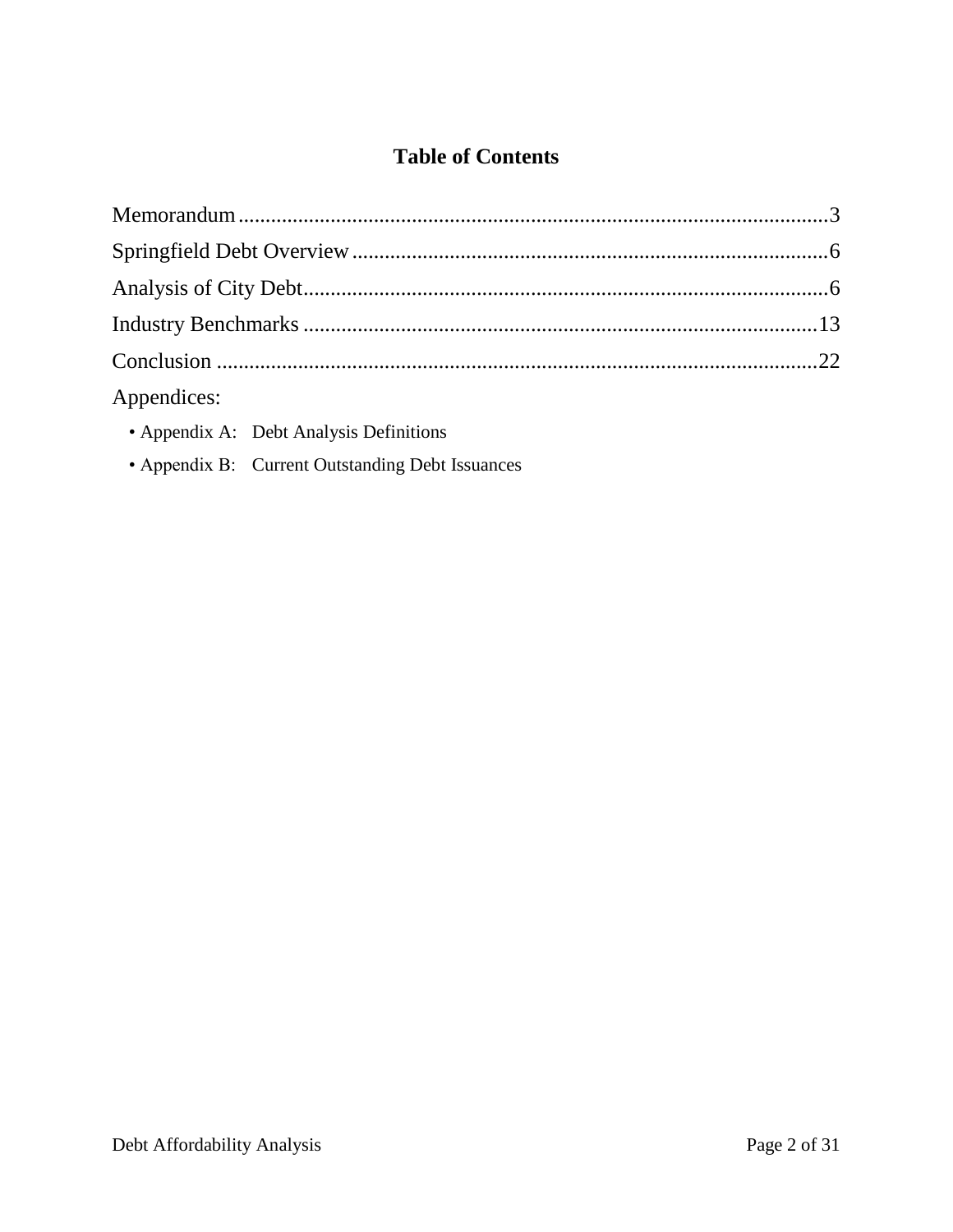Timothy J. Plante *Chief Administrative & Financial Officer*

Administration & Finance 36 Court Street, Room 412 Springfield, MA 01103 Office: (413) 886-5004 Fax: (413) 750-2623





THE CITY OF SPRINGFIELD, MASSACHUSETTS

Dear Mayor Sarno and Members of the City Council:

I am pleased to provide you with the enclosed analysis of the City of Springfield's existing debt. This report is intended to be a user-friendly examination of current and future debt issued on behalf of the residents of our community. The Office of Management and Budget (OMB) specifically uses this analysis to make informed decisions regarding the City's debt and financial position; taking into account the affordability of issuing new debt on top of the existing annual debt service payment obligations.

In this report, affordability is measured by determining the annual amount of debt service and other debt-like payment obligations as a percentage of general fund revenues. Debt service as a percent of general fund revenues is a commonly accepted standard for measuring debt capacity. It provides a true indication of the relative cost of the City's debt by taking into account the City's actual debt service payments, and the amount of revenue available to pay those obligations.

In recent years, the City has taken a proactive approach to debt strategy by reviewing outstanding debt for restructuring opportunities; consistently assessing capital needs and offsetting project costs with outside funding whenever possible. The following debt affordability analysis will show that, consequent to these efforts, the City of Springfield is now in a position to strategically invest in its infrastructure and capital needs.

Along with a strong debt strategy, the ability to tackle the City's capital needs by offsetting project costs with grant awards, and funding provided by state and federal agencies. In February 2017, the City issued \$44.3 million of debt for multiple completed and on-going projects. These projects include the School Dense Wireless Project, the building of John J. Shea Bright Nights Technical Training Facility (Skill & Technical Training Center), the renovation of the Clifford A. Phaneuf Environmental Center (ECOS) in Forest Park, the Union Station parking garage, a new South End Community Center (SECC), and the purchase of vehicles for the Police Department and Department of Public Works. Additionally, the City bonded for the Springfield Public School Culinary and Nutrition Center, the renovation of 50 East Street, the building of the Raymond Jordan Senior Center in Blunt Park, and multiple school projects.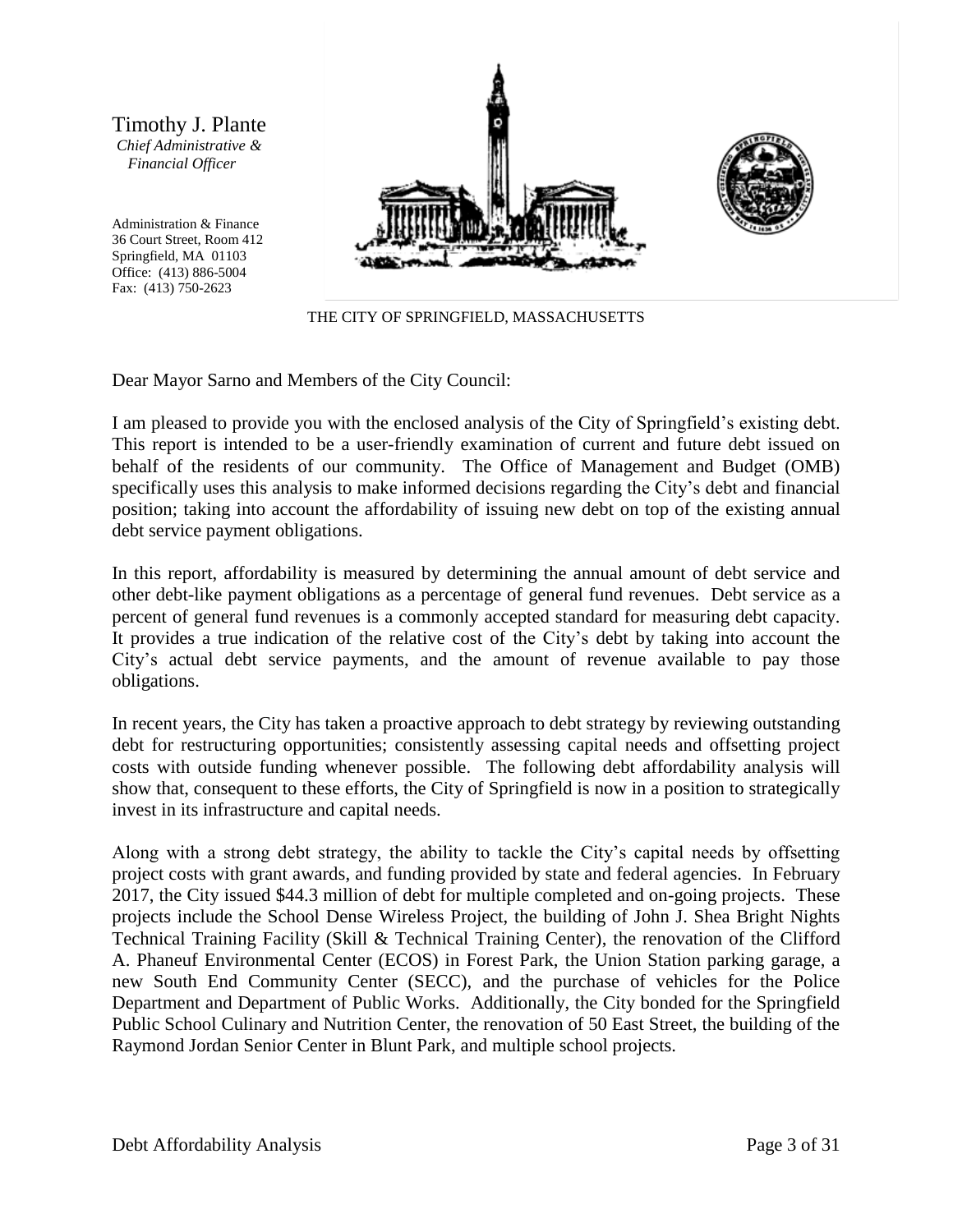Many of these projects received funding by outside agencies including Massachusetts School Building Authority (MSBA), Federal Emergency Management Agency (FEMA), Massachusetts Emergency Management Agency (MEMA), and U.S. Department of Housing and Urban Development (HUD). In total, the City anticipates receiving outside funding for up to 58% of the total estimated costs of the projects listed above. By leveraging funding through these agencies and other outside entities, the City is able to invest in numerous capital projects.

The City capitalized on the opportunity to pay off old debt at a lower interest rate in March 2017. This refinancing of 2007 bonds will save the City over \$3.8 million over the next six years by exchanging the original interest rate of 4.263% for a lower rate of 2.0063%. In addition to previous years' efforts to restructure debt, this sale increased our capacity for future debt issuances and prevented dramatic increases in future debt payments. One of the established benchmarks reviewed by the municipal bond industry is debt retirement, which is the percent of debt to be paid off within ten years. The industry standard is between 65% and 100%; currently, Springfield's debt retirement number is 80.5%. A declining debt schedule and rapid repayment of principal indicates that the City is committed to repaying its debt quickly and efficiently.

Annually, the City publishes a Capital Improvement Plan (CIP), which provides a detailed view of the capital needs within the City of Springfield. This comprehensive capital plan includes roads, sidewalks, parks, land, buildings, equipment, fleet and other capital asset needs which will serve as a singular basis for capital funding decisions in future years. The Fiscal Year 2018- 2022 Capital Improvement Plan (CIP) indicates there is over \$850.1 million in capital needs in the City. The Fiscal Year 2019-2023 Capital Improvement Plan process is currently underway.

As often as possible, the City takes advantage of the MSBA's Accelerated Repair Program initiative. This innovative competitive grant program represents a unique opportunity for the City. The main goals of the Accelerated Repair Program are to improve learning environments for children and teachers, reduce energy usage and generate cost savings for the City. To date, the City has been invited to take part in this program to repair and/or replace roofs, windows, and doors in eighteen schools. Work is currently underway on the Alfred G. Zanetti Montessori Magnet School, M. Marcus Kiley Middle School, Kensington International School, Mary M. Lynch Elementary School, Thomas M. Balliet Elementary School, and Balliet Middle School. The City is currently discussing an additional ten schools for the replacement of roofs, windows, and doors to be decided upon in February 2018. The collaboration between the City and MSBA results in high reimbursement levels, a major reason for the high percentage of school related debt.

The City has continued to pursue assistance from FEMA, MEMA, Federal Highway Administration (FHwA), HUD, and MSBA for the costs related to disaster recovery and resiliency efforts. Springfield has issued Bond Anticipation Notes (BANs) to address the Department of Revenue (DOR) requirement to extinguish the deficits; and we continue to seek reimbursement from these agencies. In the interim, the City continues to monitor its cash flow and process payments in a timely manner.

During our last debt issuance in 2017, Standard & Poor's (S&P) affirmed the City's AA- credit rating with a stable outlook which continues to be the highest rating in the City's recorded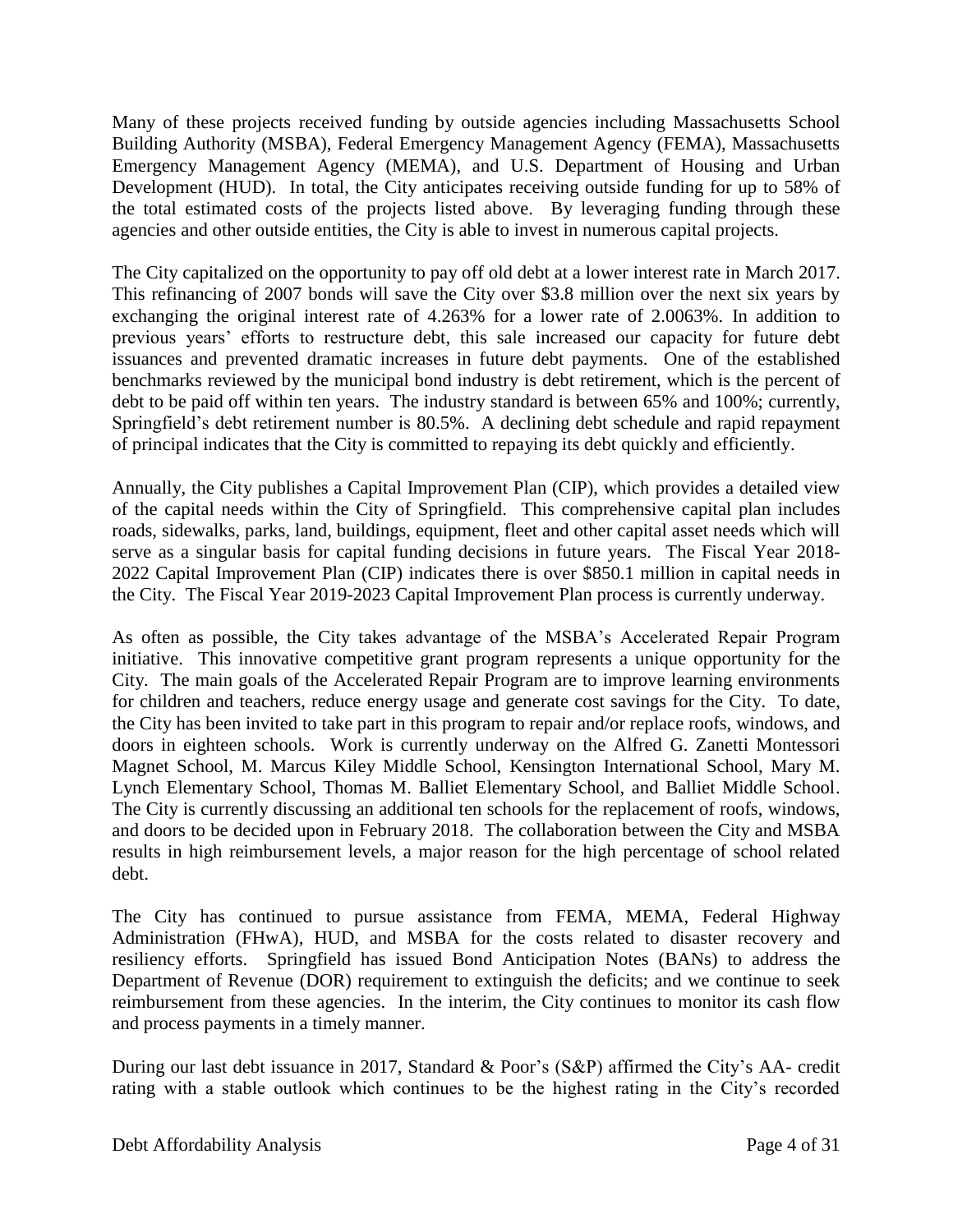history; steadily improving from its A- rating five years ago. This recent credit rating review focuses on the City's strong institutional core by highlighting Springfield's "strong management, with "strong" financial policies and practices, adequate budgetary performance, and strong budgetary flexibility." Additionally, the City received a reaffirmed credit rating of A2 with a stable outlook by Moody's in January 2017. Looking back almost ten years ago, the City had a Baa3 credit rating, junk bond status. These rating improvements are a testament to how well the City has made it through the economic downturn and made appropriate decisions to keep the budget balanced. Moody's credited Springfield's stabilized financial position to its status as the regional economic center of western Massachusetts, having satisfactory reserves, as well as demonstrating conservative fiscal management and an adherence to formal financial policies.

I hope this analysis is helpful to you and welcome the opportunity to provide any additional information that would be useful to you, and the residents of our community.

Very truly yours,

Tinty MA

Timothy J. Plante Chief Administrative and Financial Officer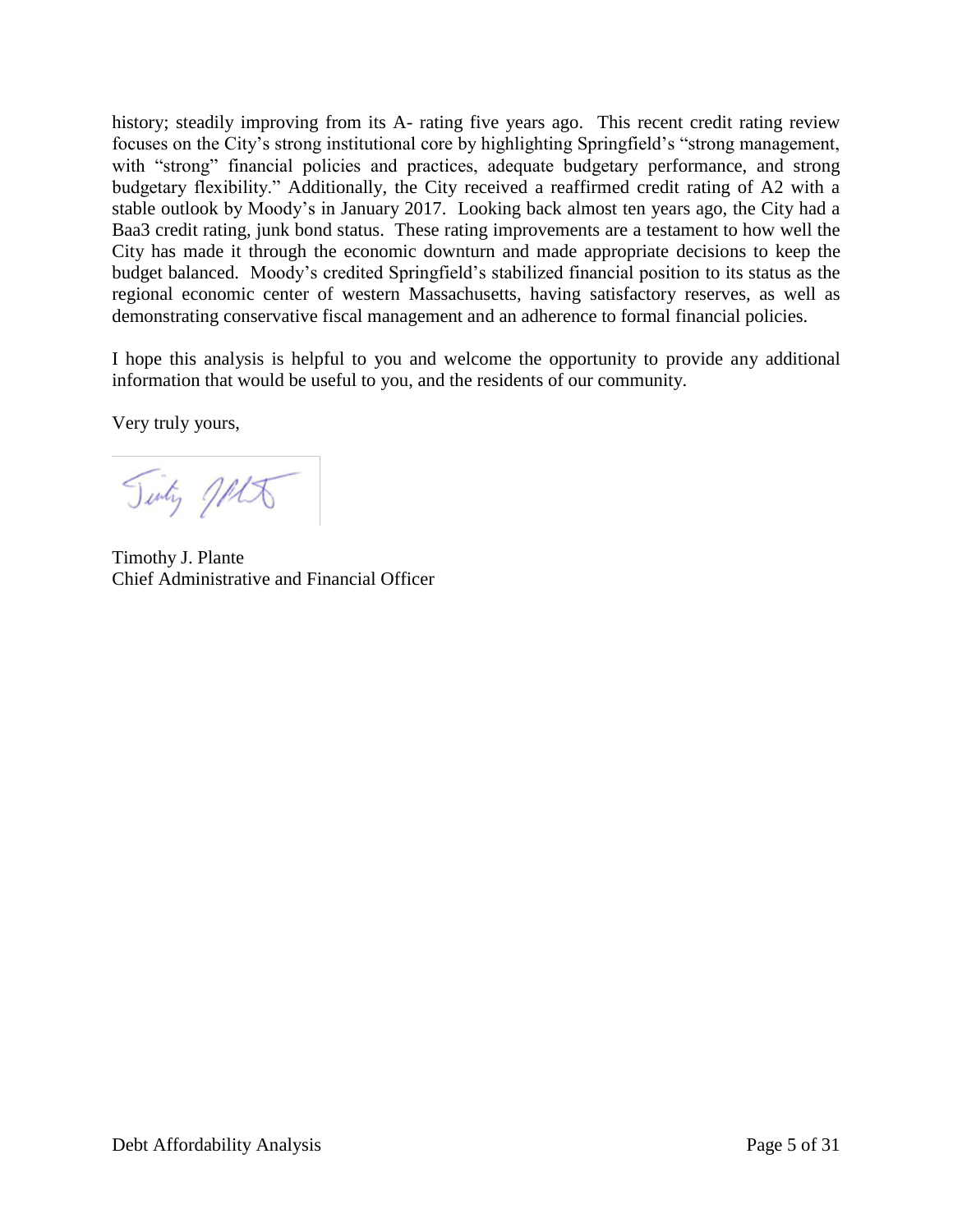## **Springfield Debt Overview**

Mandated by Chapter 468 of Acts and Resolves of 2008, the City of Springfield's Office of Management & Budget is required to provide a yearly review of the City's current outstanding debt. This analysis is designed to have two desired effects:

- 1. To show financial officials and citizens the current state of debt management.
- 2. To indicate whether or not the City of Springfield can afford more debt in either the current fiscal year, or future years, as debt service payments decline.

Currently, the City of Springfield has a total of \$257.4 million in outstanding total debt, which can be broken down to \$200.5 million in principal and \$56.8 million in interest. The total debt consists of issuances dating back to fiscal year 2009 up to the most recent debt issuance in March 2017. This study will show that Springfield is currently within its debt capacity as mandated by the City's financial ordinances, Chapter 4.44.070, which states "General Fund debt service as a percentage of general fund revenues, net of debt exclusions – should not exceed eight percent  $(8\%)$ ".

| Debt Service as a % of General Fund Revenue |             |
|---------------------------------------------|-------------|
| 2017 Total Debt Service                     | 33,519,048  |
| 2017 General Fund Revenue                   | 615,805,978 |
| <b>Debt Capacity</b>                        | $5.4\%$     |

Source: First Southwest, Springfield 2017 CAFR

## **Analysis of City Debt**

The City's aggregate debt service totals \$257.4 million over eight years. Project balances that make up this debt range from the small - \$10,100 for the Blunt Park Renovation, to the large - \$9.9 million for citywide ESCO (Energy Service Contracts, Phase II of III) projects for facility enhancements and improvements that maximize energy efficiency.

There are many different ways to examine the City's debt. This document first examines the policy issues associated with our debt, for what purpose was it issued, in what structure or manner was it issued, and then examines what this debt tells us about the finances of our community. The latter analysis relies on benchmarks established by the three large companies that evaluate and rate municipal debt: Moody's Investors Service, Standard & Poor's, and Fitch Ratings. These benchmarks tell us what our ability is to repay our debt, highlights areas of further investigation and public discourse, and will be used by rating agencies to rate our bonds. When Springfield wants to issue bonds, its bond rating reflects the amount of interest it has to pay an investor. The higher the bond rating, the lower the risk of default and the amount of risk the investor is taking. The lower the risk, the lower the interest rate the City will have to pay on its loans.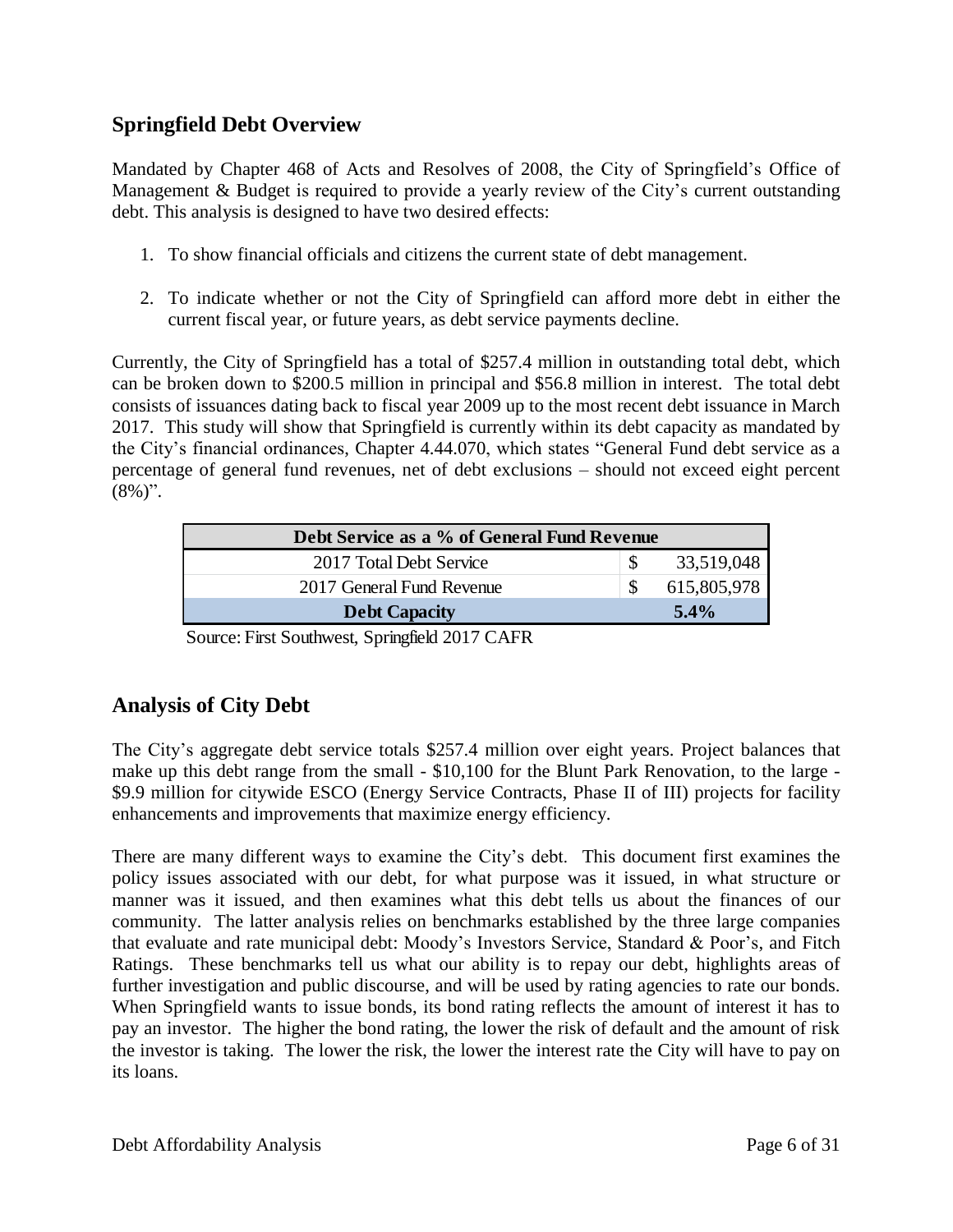#### **Annual Debt Service**

The City is legally obligated to pay the principal and interest associated with a bond issuance before all expenses, including salary obligations. This annual payment is known as the *debt service payment*. Because of this mandated expense, the City must be cognizant of debt service payments when issuing new debt and in deciding whether or not the City has the ability to increase those payments.



## **Long Term Debt Service**

Figure 1: Debt service repayment schedule, First Southwest

The City's debt service repayment schedule, as of June 30, 2017, is outlined in the chart above (Figure 1). In fiscal year 2010, the City took advantage of the Qualified School Construction Bond (QSCB) Act. This borrowing requires a "bullet" payment at the end of a seventeen year borrowing term. This "bullet" payment is reflected in the large \$27.8 million expenditure payment due in 2027. In order to prepare for this, the City has been, and will continue to invest the required payments (\$776,910 annually) for the bond into a "sinking fund" each year. At the end of the term, the City will use the sinking fund to pay the principal and interest payments that are due. Aside from this, the City works to maintain a relatively smooth debt schedule as to not front or back load debt costs.

As illustrated above in Figure 1, the City has entered into a declining debt service payment schedule. Each year, prior bond issuances "fall off" our debt schedule, decreasing the City's annual long term debt service obligation. This means the City has bonding capacity for new capital improvement projects. In FY15, the City took advantage of the declining debt schedule and bonded approximately \$50.5 million for new projects, including demolition, streets and sidewalk repairs, school improvements and city facility purchasing and improvements. The next sale occurred in February 2017, when the City issued \$44.3 million in debt for numerous capital improvement projects. The same year, March 2017, the City sold bonds for Union Station. The newest sales impact our debt schedule starting in Fiscal Year 2019. By strategically selling debt this way, the City will continue to have a declining debt schedule and keep payments between

Debt Affordability Analysis Page 7 of 31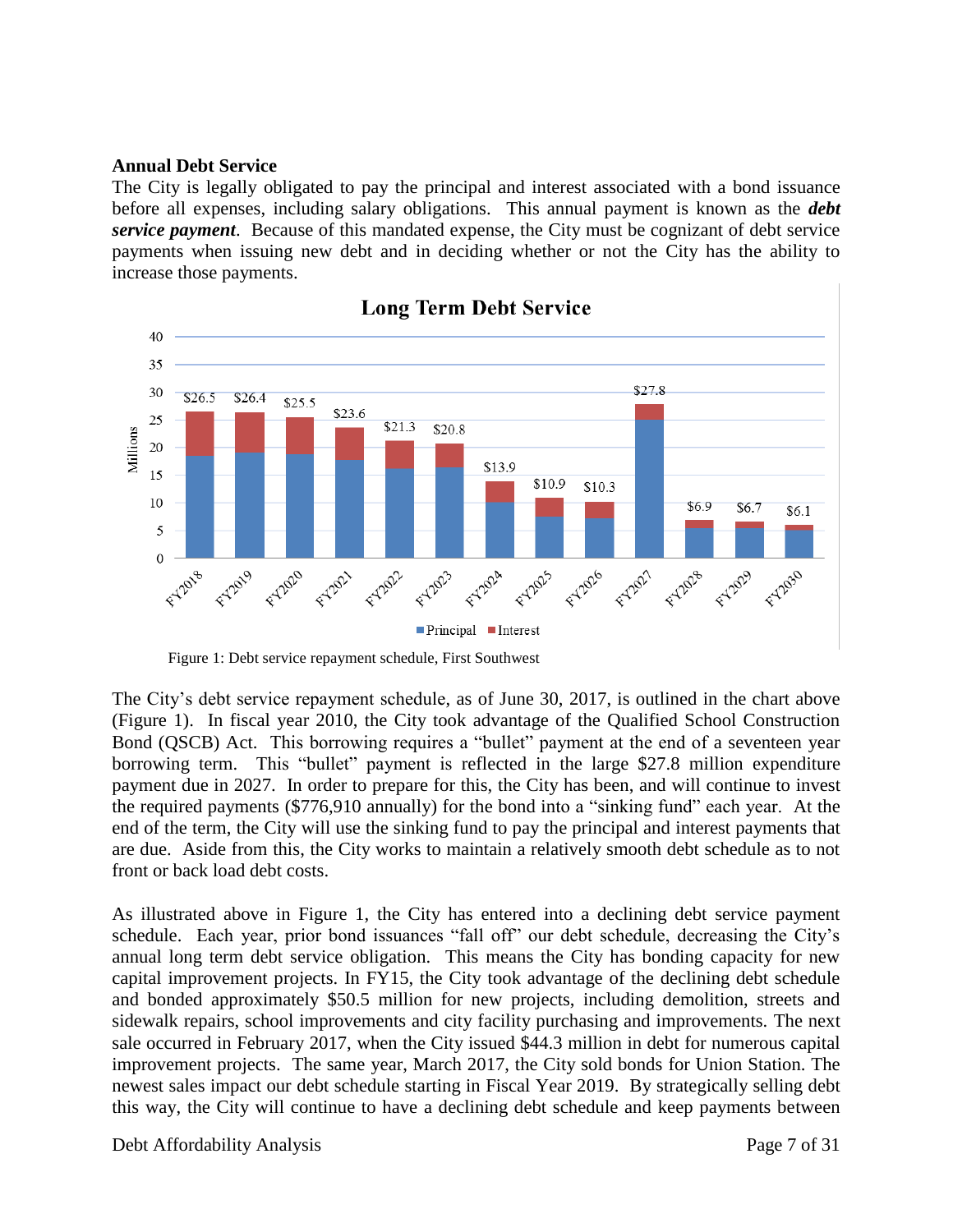fiscal years consistent. The City's goal is to maintain a similar level of payments to ensure large debt service payments are not unfairly placed on the City's budget in the future.

Additionally, the City's ability to refinance some of its outstanding bonds for interest cost savings gives the City a larger debt capacity each year. This larger debt capacity enables more debt to be issued for capital improvement projects that are imperative for the City. Similar to the refinancing of a mortgage, savings are achieved by lowering interest costs. Our lower interest cost savings is the result of being able to call in high interest rate debt and substitute it with lower interest rate debt. This refunding gives the City a larger debt capacity each year enabling more debt to be issued. Between FY15 and FY16, the City completed two debt refunds, saving over \$2.5 million in interest payments over the fifteen years of debt service for the City and \$1.2 million as a reduction in QSCB payments from MSBA. The City also refinanced bonds issued in 2007 at the same time it financed the Union Station Project in March 2017. By exchanging the original interest rate of 4.263% for a lower rate of 2.0063%, the City anticipates saving over \$3.8 million over the next six years.

#### **Purpose of Issuance**

Of the City's \$200.5 million (principal only) debt, \$84.2 million (42.0%), was issued to finance school projects and \$116.3 million (58.0%), was issued for all other municipal purposes. The category of "all other municipal purposes" includes roads, sidewalks, police, fire, recreation, general government, technology, as well as senior and other social services.

| Project/Type         | <b>Total</b> | <b>Percent of Total</b> |
|----------------------|--------------|-------------------------|
| <b>City Facility</b> | 78,143,600   | 39.0%                   |
| Demolition           | 9,933,167    | 5.0%                    |
| Equipment            | 2,287,025    | 1.1%                    |
| Other                | 5,877,450    | 2.9%                    |
| Park/Land            | 9,326,400    | 4.7%                    |
| Streets/Sidewalks    | 10,585,050   | 5.3%                    |
| Technology           | 176,950      | 0.1%                    |
| <b>City Total</b>    | 116,329,642  | 58.0%                   |
| <b>School Total</b>  | 84,199,358   | 42.0%                   |
| <b>Grand Total</b>   | 200,529,000  | 100%                    |

In years past, the majority of the City's debt has been dedicated to school facilities because of varying degrees of need ranging from repairs, to major renovations, and new school construction. Additionally, many construction projects for school buildings are eligible for partial reimbursement from the Massachusetts School Building Authority (MSBA). School Construction aid received from the School Building Authority Board, the predecessor to the MSBA, allowed the City to issue debt for school building projects at a lower cost to the City's general fund.

This year, with the refinancing of bonds from 2007 in March, and the \$44.3 million sale of new debt in February, the ratio of School projects to City projects switched. City projects that aided in this change include the renovation of the Paul J. Fenton 50 East Street, the building of the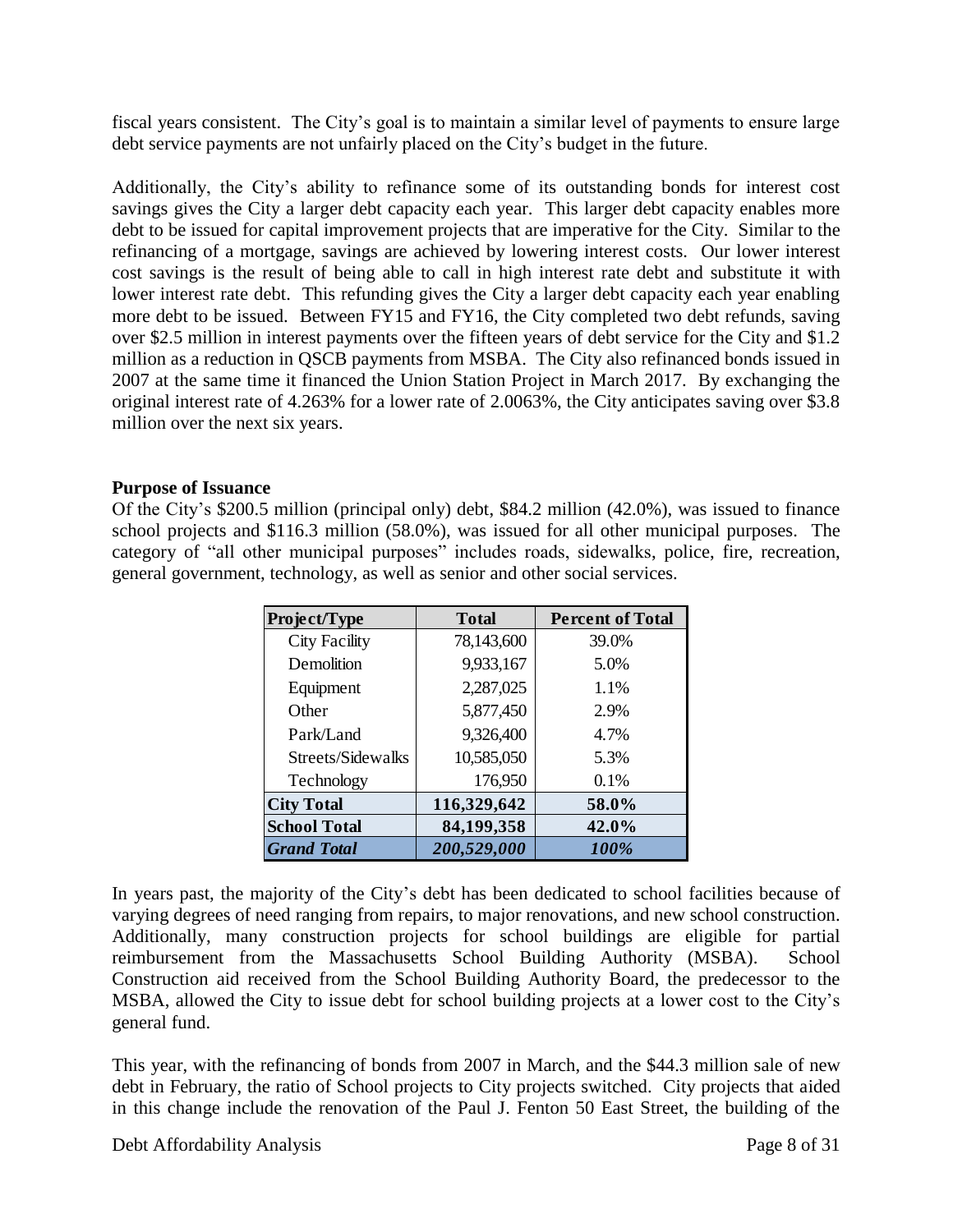Raymond Jordan Senior Center in Blunt Park, the construction of a new South End Community Center (SECC), the building of the John J. Shea Bright Nights Technical Training Facility (Skill & Technical Training Center), the renovation of the Clifford A. Phaneuf Environmental Center (ECOS) in Forest Park, the Union Station parking garage, and the purchase of vehicles for the Police Department and DPW.

#### **Other Funding Sources**

The City has been strategic in leveraging funds from Federal and State agencies. The City worked collaboratively with the Federal Emergency Management Agency (FEMA), the U.S. Department of Housing and Urban Development (HUD), the Massachusetts Emergency Management Agency (MEMA), and the Massachusetts School Building Authority (MSBA) to maximize revenues for schools, facilities, and infrastructure improvements.

In February 2017, the City issued \$44.3 million of debt for its share of cost of City projects. By leveraging funds from FEMA, MEMA, and MSBA, the City anticipates receiving up to 58% of the total estimated costs for the bonded projects. FEMA has committed over \$19.0 million as part of FEMA's improved projects program, aimed at restoring facilities damaged in the 2011 tornado. The chart below shows the total project costs and the breakdown between FEMA funding and City contribution with the exception of ECOS. The Mass Mutual Foundation granted the Springfield Public School \$150,000 toward the cost of building ECOS; this is reflected in the chart below.

|                                                 | <b>Outside</b> | <b>City</b>         | <b>Total Estimated</b> |
|-------------------------------------------------|----------------|---------------------|------------------------|
| <b>Project</b>                                  | <b>Funding</b> | <b>Contribution</b> | <b>Project Cost</b>    |
| 50 East Street Renovation                       | 2,890,464      | 9,053,120           | 11,943,584             |
| Raymond Jordan Senior Center                    | 7,608,496      | 4,391,504           | 12,000,000             |
| South End Community Center (SECC)               | 6,000,000      | 4,292,500           | 10,292,500             |
| Clifford A. Phaneuf Environmental Center (ECOS) | 2,682,303      | 1,487,689           | 4,169,991              |
| TOTAL                                           | 19, 181, 263   | 19,224,813          | 38,406,075             |

In addition to FEMA funding, the City anticipates an 80% MSBA reimbursement for eligible costs for six Springfield public schools that were invited into the MSBA Accelerated Repair Program in 2017: the Alfred G. Zanetti Montessori Magnet School, M. Marcus Kiley Middle School, and Balliet Middle School for the replacement of windows and doors and accessibility upgrades, and the Mary Lynch Elementary School and Kensington Avenue International School, and Thomas M. Balliet Elementary School for roof replacement and accessibility upgrades. The total estimated project cost for these schools is \$20.1 million; all of which are currently in the design construction phase.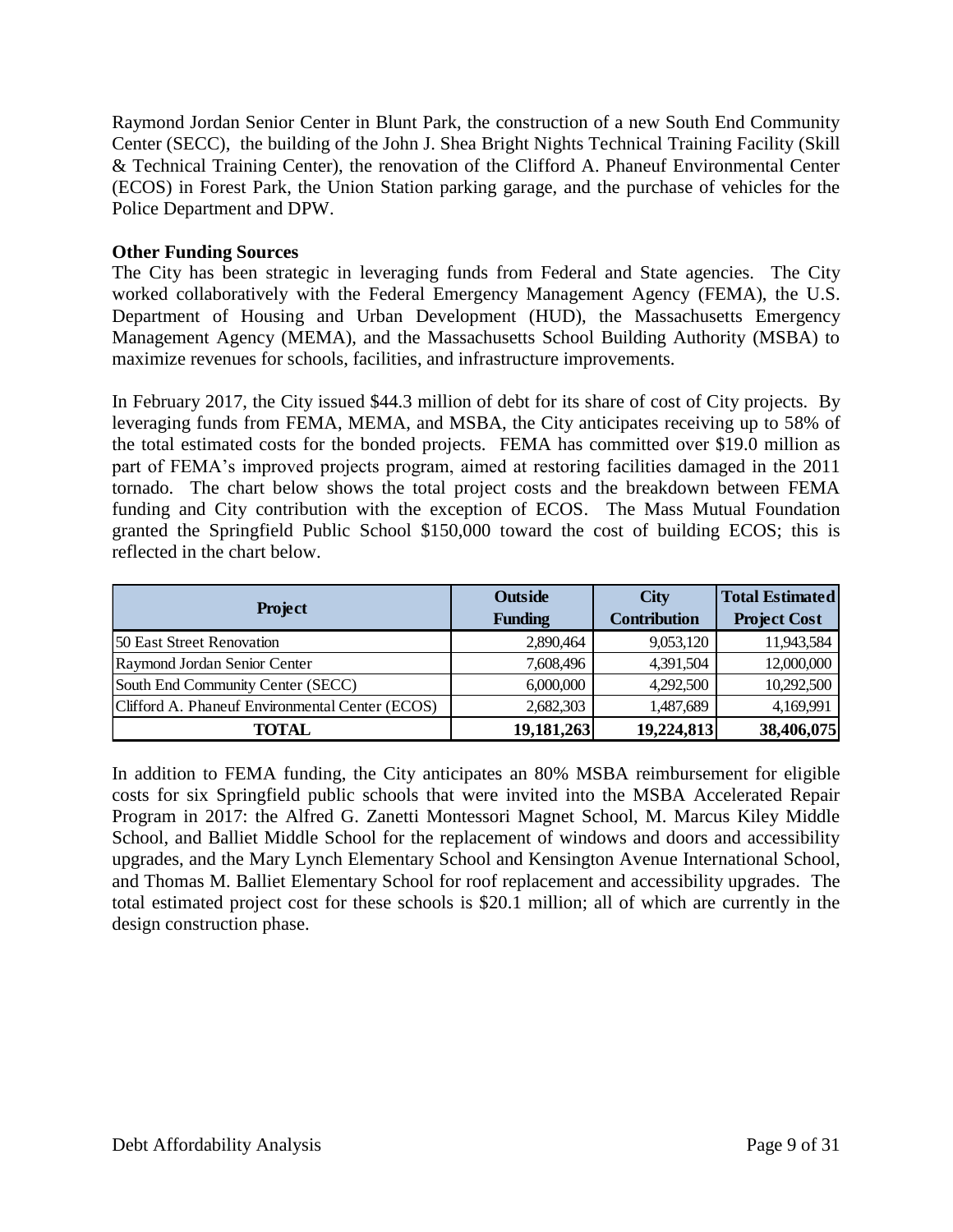| <b>School Project</b>                      | <b>MSBA</b><br><b>Estimated Funding</b> | <b>City</b><br><b>Contribution</b> | <b>Total Estimated</b><br><b>Project Cost</b> |
|--------------------------------------------|-----------------------------------------|------------------------------------|-----------------------------------------------|
| Alfred G. Zanetti Montessori Magnet School | 2,525,137                               | 631,284                            | 3,156,421                                     |
| M. Marcus Kiley Middle School              | 7,598,889                               | 1,899,722                          | 9,498,611                                     |
| <b>Kensington International School</b>     | 1,191,130                               | 297,783                            | 1,488,913                                     |
| Mary M. Lynch Elementary School            | 1,693,704                               | 423,426                            | 2,117,130                                     |
| Thomas M. Balliet Elementary School        | 1,671,440                               | 417,860                            | 2,089,300                                     |
| <b>Balliet Middle School</b>               | 1,365,804                               | 341,451                            | 1,707,255                                     |
| TOTAL                                      | 16,046,104                              | 4,011,526                          | 20,057,630                                    |

The City will continue this strategic use of federal, state, private and City funding as we make decisions about future debt issuances.

#### **Composition of Debt**

Debt can be issued for numerous purposes. Cities and towns deliver many services, from education and public safety, to transportation, recreation and social services. Each service has a different capital characteristic. Education, for example, requires the construction and maintenance of buildings in which to educate children. Education debt should therefore be heavily skewed toward building and facility debt. It is rare for the City to issue debt for nonfacility or grounds related projects for the School Department. As shown below in Figure 2, the City's outstanding debt is mainly comprised of building and facility debt: City facility (67.2%), demolitions (8.5%), and Streets/Sidewalks (9.1%).



Figure 2: Breakdown of outstanding City debt, First Southwest

General government services, however, should have a much more diverse mix of facility and non-facility debt. For example, parks and recreational debt should include some building debt,

Debt Affordability Analysis Page 10 of 31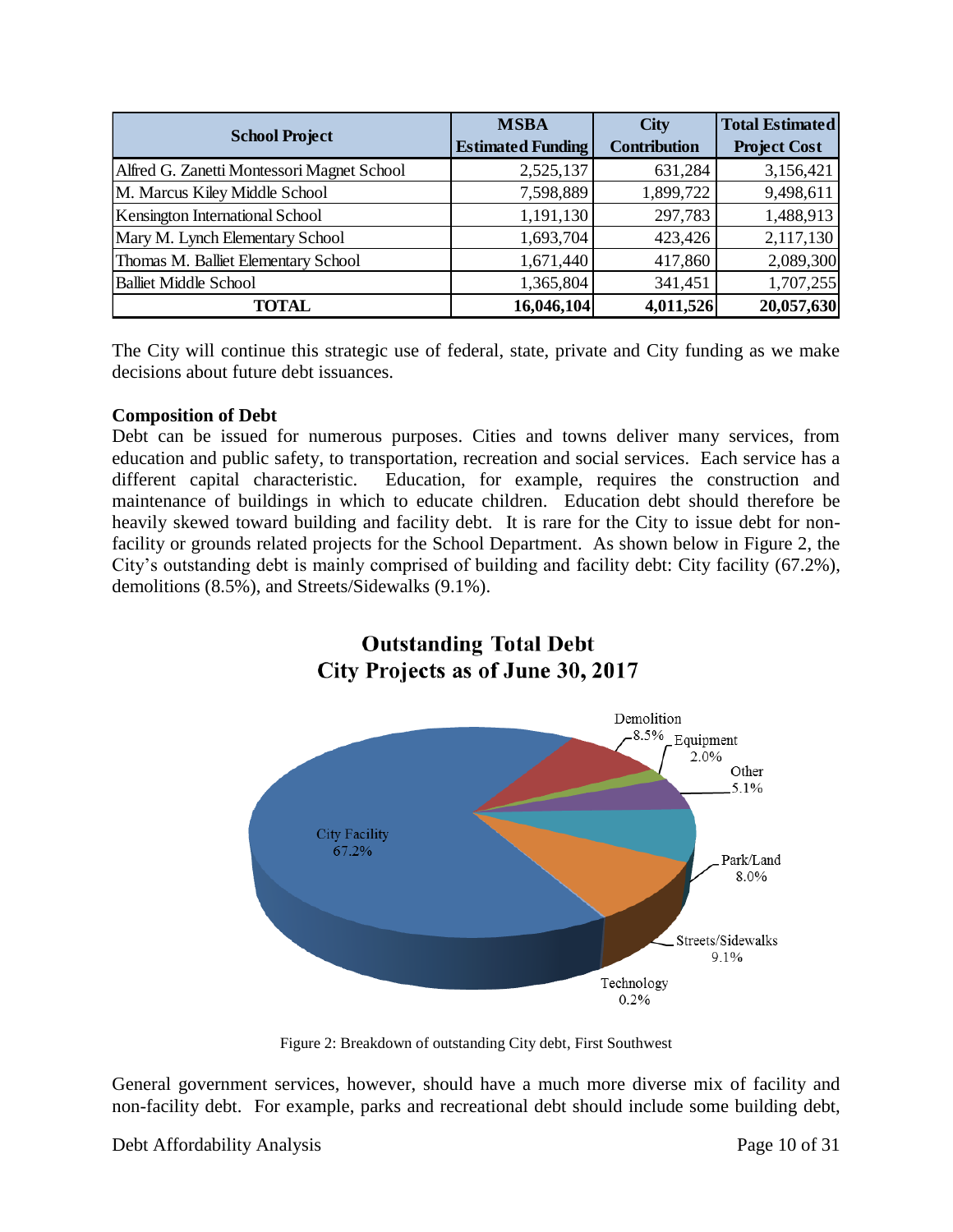but also substantial non-facility debt, including the renovation of fields, pools, and other projects. Public Safety debt would normally include a mix of facility and non-facility debt, with nonfacility debt being comprised mainly of vehicle, apparatus, and equipment purchases. These non-facility debt categories account for 24.4% of the total City debt as shown in Figure 2 above.

Examining non-facility debt, the City has begun to make substantial investments in equipment, parks, land purchases, the demolition of blight and condemned buildings, technology, and road and sidewalk infrastructure. The City's Capital Improvement Plan (CIP) indicates there will be considerable funding needed in the future in these areas. These projects should also weigh heavily in the economic development plan for the City as dictated by the City's executive leadership.

The City has shown its ability to fund non-facility investment projects with the use of debt. As mentioned above, a declining debt schedule has allowed for increased bonding capacity for new capital improvement projects.

The City issued \$44.3 million in debt for new capital projects in February 2017. This issuance funds complete projects and projects the City intends to complete within Fiscal Year 2018, including: the completed Skill and Technical Training Facility, ECOS, Dense Wireless Projects, and the purchase of Police and DPW vehicles. The City is also issuing debt for ongoing projects, such as: the School Culinary and Nutrition Center, 50 East Street renovations, South End Community Center, Senior Center, and multiple school projects.

In FY15, the City issued \$50.5 million in debt for capital projects. These projected included improvements to the Boston Road corridor, which is expected to generate a return on investment by attracting national chain stores to the neighborhood. In addition, funding has been used for the purpose of aiding the Springfield Redevelopment Authority in the implementation of the Union Station Redevelopment project. This type of clean up and improvement work is a driving force in economic development.

The FY15 bonds also fund the second phase of the City's ESCO project, which includes improvements to increase energy efficiency within city and school facilities. This project includes upgrading boilers and heating systems in twenty municipal buildings; including thirteen schools, three libraries and four public safety buildings. Returns on investment on this project are best viewed environmentally. Annually, energy efficiencies due to the City's ESCO project improvements will yield the equivalent of 3.9 acres of forest preserved from deforestation, or 102.7 cars off the road for a year. And finally, the FY15 bonds also include additional school improvement projects, which will provide our students with a comfortable, technologically advanced environment in which to learn.

In FY 2009, the City had instituted another source of funding for capital expenditures, which is known as "pay-as-you-go" capital. The City appropriates 1.5% of local source operating revenues to finance capital improvements via cash, in lieu of issuing debt, as required by the City's financial ordinances and policies (Ch. 4.44.050.). This source allows the City to reduce its overall borrowing costs by funding smaller routine projects through the operating budget and avoid interest payments associated with bonds. Over the last eight years, \$22.4 million has been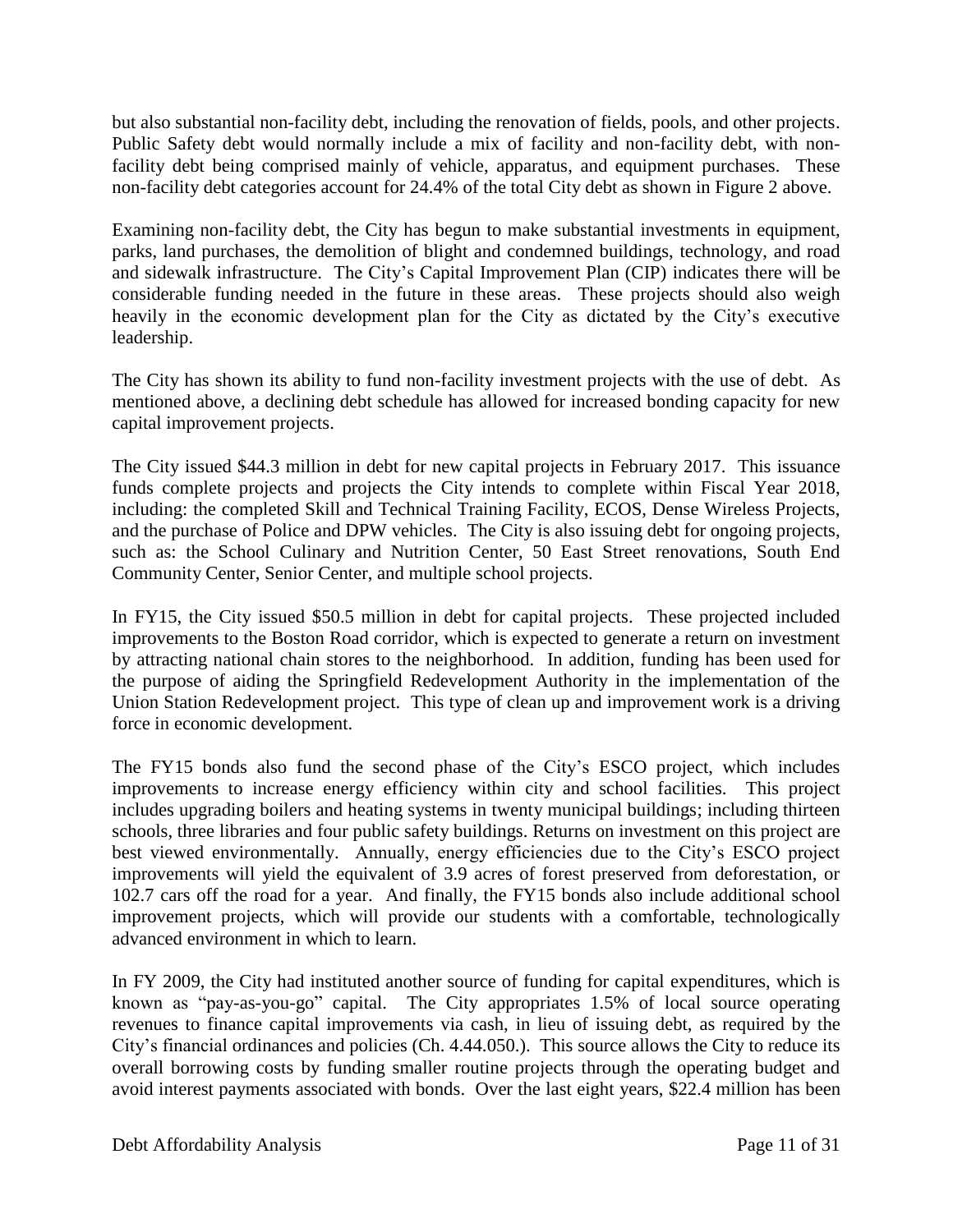appropriated for capital projects. With this source, the City has been able to fund emergency infrastructure repair, vehicle replacement schedules for Public Safety and Public Works departments, IT upgrades for software, security and servers, as well as park and building renovations.

#### **Net Debt Service**

As mentioned in the Purpose of Issuance section, the City of Springfield has a total outstanding debt portfolio (principal only) of \$200.5 million as of June 30, 2017. When interest is included, the total cost of this debt is \$257.4 million. However, this is not the actual amount that the City pays in debt service. The City receives reimbursement for certain debt funded projects which, when netted from the \$257.4 million, leaves a balance of \$237.6 million of liability (principal and interest). Figure 3 below shows net debt service through 2030. The 2027 debt service payment spike represents the sinking fund payment of the QSCB as explained previously.



**Net Debt** 

Figure 3: Net Debt Service payments; First Southwest

In previous years, the City had been approved to receive school construction assistance on various school construction projects under a program managed by the Massachusetts School Building Authority (MSBA). Under the terms of this program, the City was required to incur general obligation debt financing for the full costs of the particular school construction project. The MSBA then provided annual grant distributions to the City and such reimbursements were meant to offset the annual debt service costs as the City repaid the bonds. These reimbursements were scheduled to be netted down from the City's debt service payment until 2022.

However, in FY17, the City entered into a debt refinancing transaction in order to take advantage of favorable interest rates. The City issued \$23,965,000 of general obligation refunding bonds on March 7, 2017. The proceeds of the refunding bonds, along with a refunding premium of \$2.6 million and \$22.6 million of lump-sum payments from the Massachusetts School Building Authority (MSBA), were used to complete a current refunding of \$48,495,000 of existing debt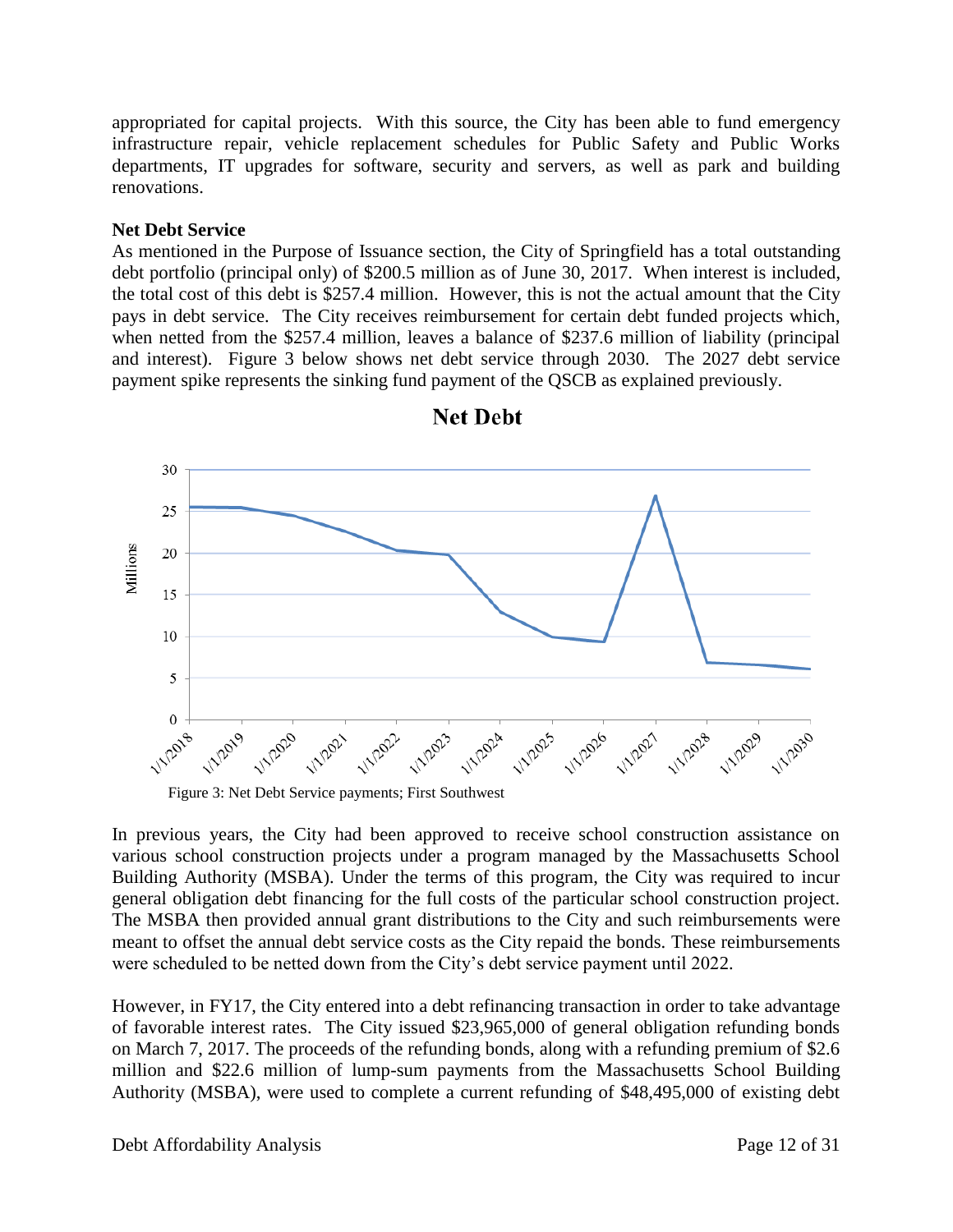from 2007. The transaction resulted in an economic gain of \$3,858,526 and a reduction of \$3,806,718 in future debt service payments. The lump-sum payment from the MSBA replaced contract assistance payments that were scheduled through FY2022 on three older school projects.

## **Industry Benchmarks**

The municipal bond industry has established benchmarks that it uses to examine cities and towns across the nation. These benchmarks are intended to provide insight into a community's ability and willingness to repay the debt it issues and can be valuable tools for communities to evaluate their financial management. This analysis is intended to provide insight into our finances and our ability to support debt and public investment.

### **What is included in this report and what is not?**

This ratio analysis looks at all debt that places a burden on our general government revenue stream, including enterprise fund debt. The City issued debt on behalf of its single Enterprise fund in February 2017, for two pick-up trucks, two semi-automated and one fully-automated 31 cubic-yard trucks for trash removal services. Payments, scheduled to begin in 2020, will stay well within the City's financial ordinances, Chapter 4.44.070, which state "Enterprise fund debt service as a percentage of enterprise operating revenue – should not exceed fifteen percent (15%)." Selling debt in support of the solid waste program enables the City to strategically replace out aging fleet, and purchase more vehicles in the future.

This report assumes normal operations for the City of Springfield. A "worst case scenario" analysis could be conducted that would assume the Commonwealth stops making school building assistance payments. (This measure is appropriate as the City establishes its reserve funds, as these funds are established to address such emergencies.) The City's debt study, however, should examine debt under normal operating conditions. The following measurements have been performed for this analysis:

| <b>Measure</b>                                                          | <b>Industry Standard</b> | <b>FY2017</b> | <b>FY2018</b> |
|-------------------------------------------------------------------------|--------------------------|---------------|---------------|
| General Fund Balance as a % of Total Revenues                           | 15% or greater           | 13.1%         | 13.6%         |
| Debt Service as a % of General Fund Revenue                             | $0\% - 8\%$              | 5.9%          | 5.4%          |
| Debt Service as a % of General Fund Expenditures                        | $0\% - 8\%$              | 5.3%          | 4.5%          |
| Percent of Debt Retired in Ten Years                                    | $65\% - 100\%$           | 82.0%         | 80.5%         |
| Debt as a Percentage of EQV                                             | $0\% - 5\%$              | 2.9%          | 2.7%          |
| Total Outstanding Debt Per Capita                                       | $$0 - $1,000$            | \$1,314.00    | \$1,300.41    |
| Total Debt as a Percentage of Total Personal Income                     | $0\% - 7\%$              | 7.1%          | 7.2%          |
| Undesignated Fund Balance as a % of Revenues                            | 10% or greater           | 9.4%          | 10.0%         |
| Overall Net Debt as a % of Full Value                                   | $1.5\% - 5\%$            | 2.9%          | 3.2%          |
| Taxpayer Concentration % of Property Value Held by<br>Top Ten Taxpayers | $0\% - 15\%$             | 10.3%         | 9.9%          |

Figure 5: Municipal Bond Industry Benchmarks

## **Debt Service as a Percentage of General Fund Expenditures**

The metric used for this benchmark measures the City's ability to finance debt within its current year budget, similar to the measurement of household income dedicated to mortgage payments.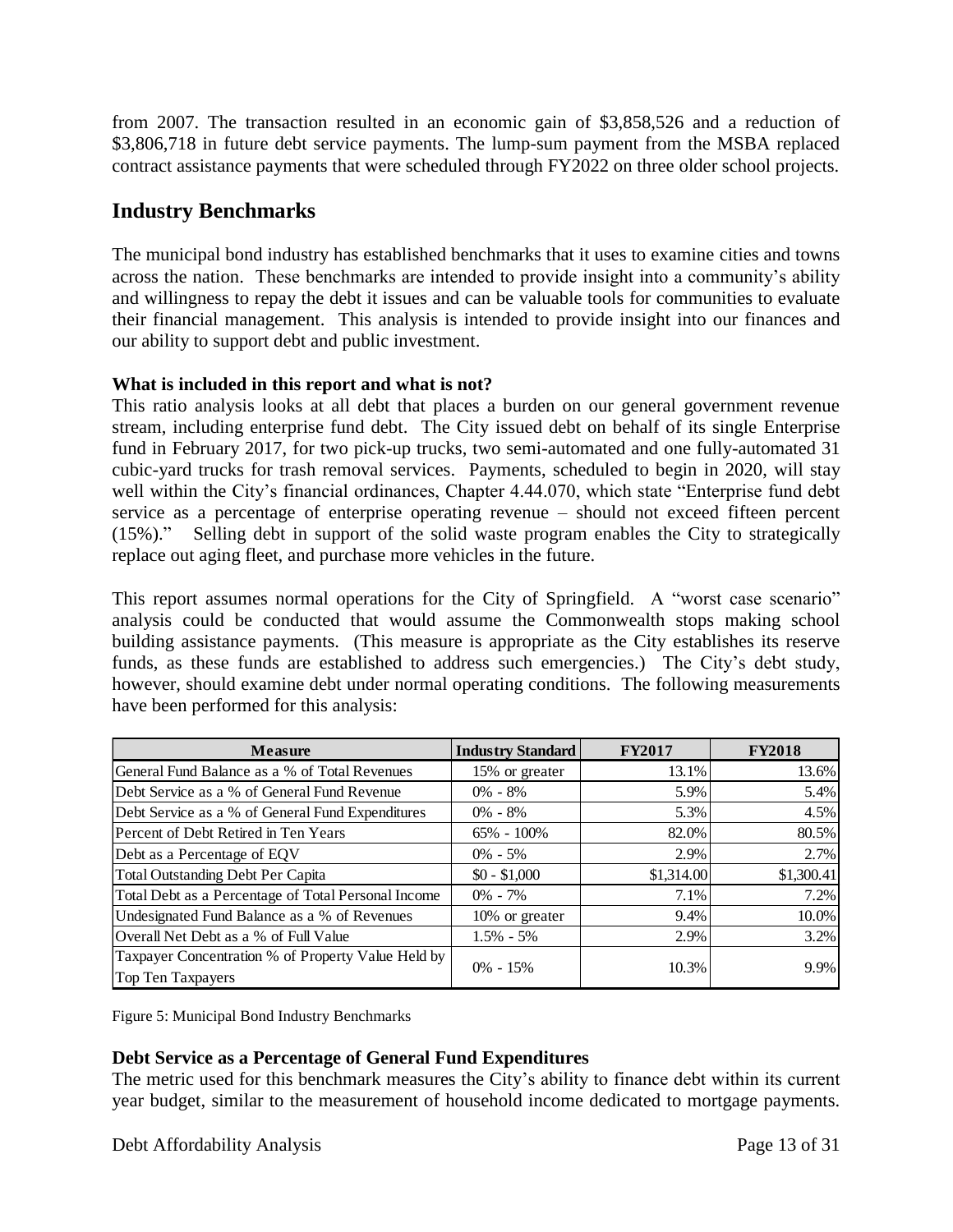This is the most immediate measure of determining a City's ability to pay; however, it only examines the ability to pay for debt within a community's existing budget. Cities and towns that have excess levy capacity – communities that do not tax to the maximum of their Proposition 2 ½ limitation – would have greater ability to pay for debt than this measure suggests because they have additional taxing capacity which they have not accessed.

The City's measure of debt service as a percentage of General Fund expenditures is strong, with 4.5% of the Fiscal Year 2018 budget dedicated to debt service. This measure has been trending down over the last three fiscal years due to a decrease in total debt service and an increase in the City's general fund revenue. The City is required to annually fund a capital reserve at least one and one half percent of property taxes from the prior fiscal year (Chapter 4.44.060). Many cities and towns with similar traits to Springfield, have higher ratios of debt service to general fund expenditures. Springfield should continue to maintain this ratio at a similar level to ensure large debt service payments are not unfairly placed on the City's budget in the future.

The City's relatively low ratio of debt service to general fund expenditures provides more budgetary flexibility to address financial problems that may arise. Debt payments are not discretionary. Courts have ruled these payments must be made even before salary payments for employees. Communities with high levels of debt service relative to operating expenditures have a larger portion of their budget dedicated to payments that must be made regardless of the community's financial situation. The City restructured its debt service payments in order to have declining payments in future years. This not only makes the debt service more affordable but also allows the City to layer more debt in future fiscal years. Therefore, having a lower ratio means less money is dedicated to debt service, which means more flexibility exists within the operating budget.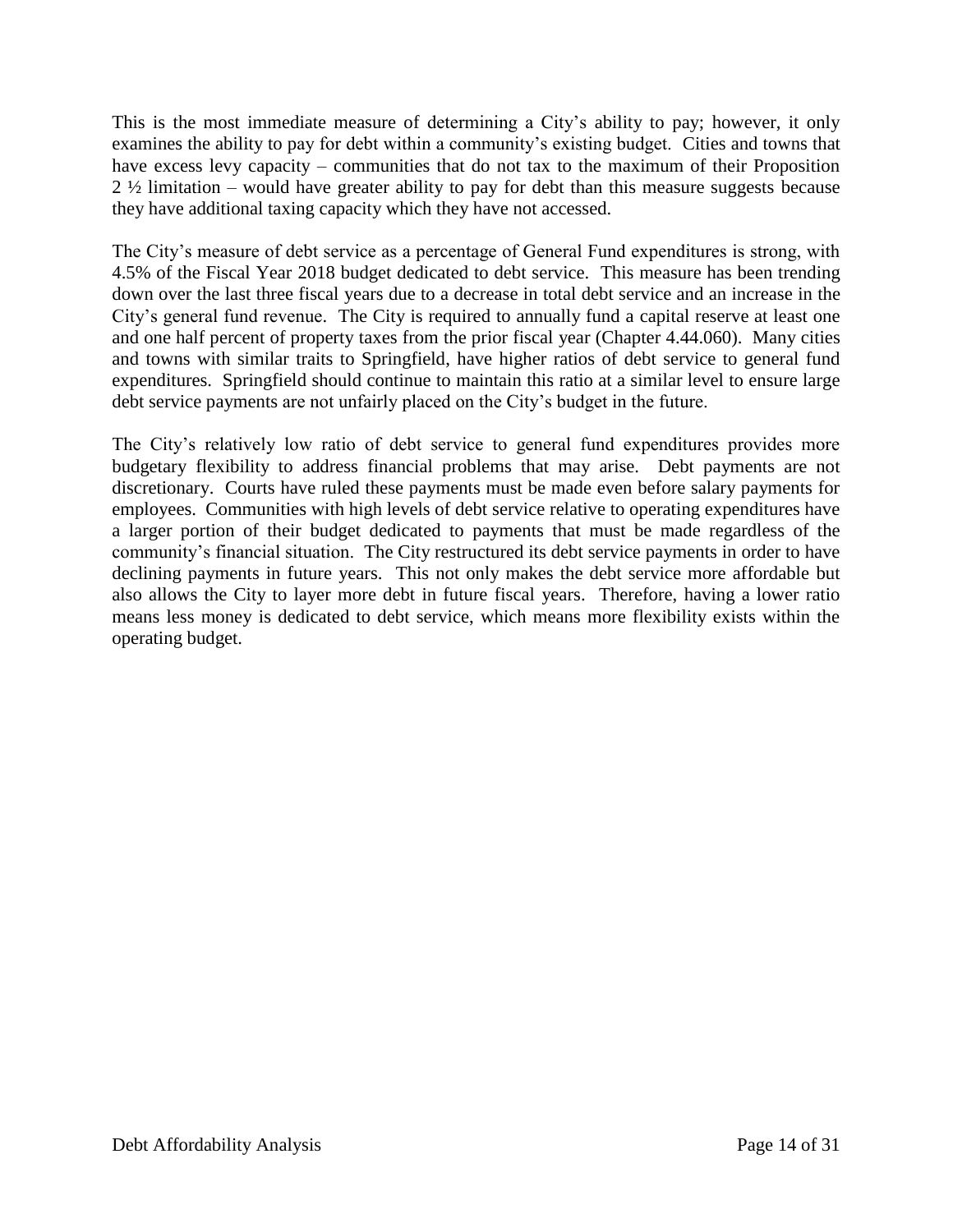

## Debt Service as a Percentage of General Fund Expenditures (Fiscal Year 2018)

Figure 6: Ratio of 2018 Budgeted Debt Service Payments over Total General Fund Budget

| Debt Service as a % of General Fund Expenditures                       |                   |
|------------------------------------------------------------------------|-------------------|
| 2018 Total Debt Service                                                | 27,984,872        |
| 2018 Budgeted General Fund Expenditures                                | \$<br>628,819,204 |
| <b>Debt Capacity</b>                                                   | $4.5\%$           |
| $\sim$ $\sim$ $\sim$ 11 $\sim$ 70010 $\pm$ 1 $\sim$ 1 $\sim$ 1<br>— м. |                   |

Source: First Southwest, Springfield FY2018 Adopted Budget

Figure 7: Calculation of Debt Service as a percent of Budgeted General Fund Budget

### **Debt Retirement: Percent Retired within Ten Years**

The speed with which a community retires its debt indicates a number of important factors. Included in these are:

- Willingness to repay debt: rapid repayment of principal indicates that a community is committed to repaying its debt. This "willingness to pay" is measured in a number of ways and is particularly important to those who lend money to others, as it provides them some proof of the borrower's intention to repay the money it borrowed.
- Ability to repay debt: rapid repayment of principal indicates that a city or town has the financial resources necessary to repay debt quickly. This demonstrates a level of financial stability; communities that are experiencing financial difficulty are unlikely to repay their debt in an accelerated manner.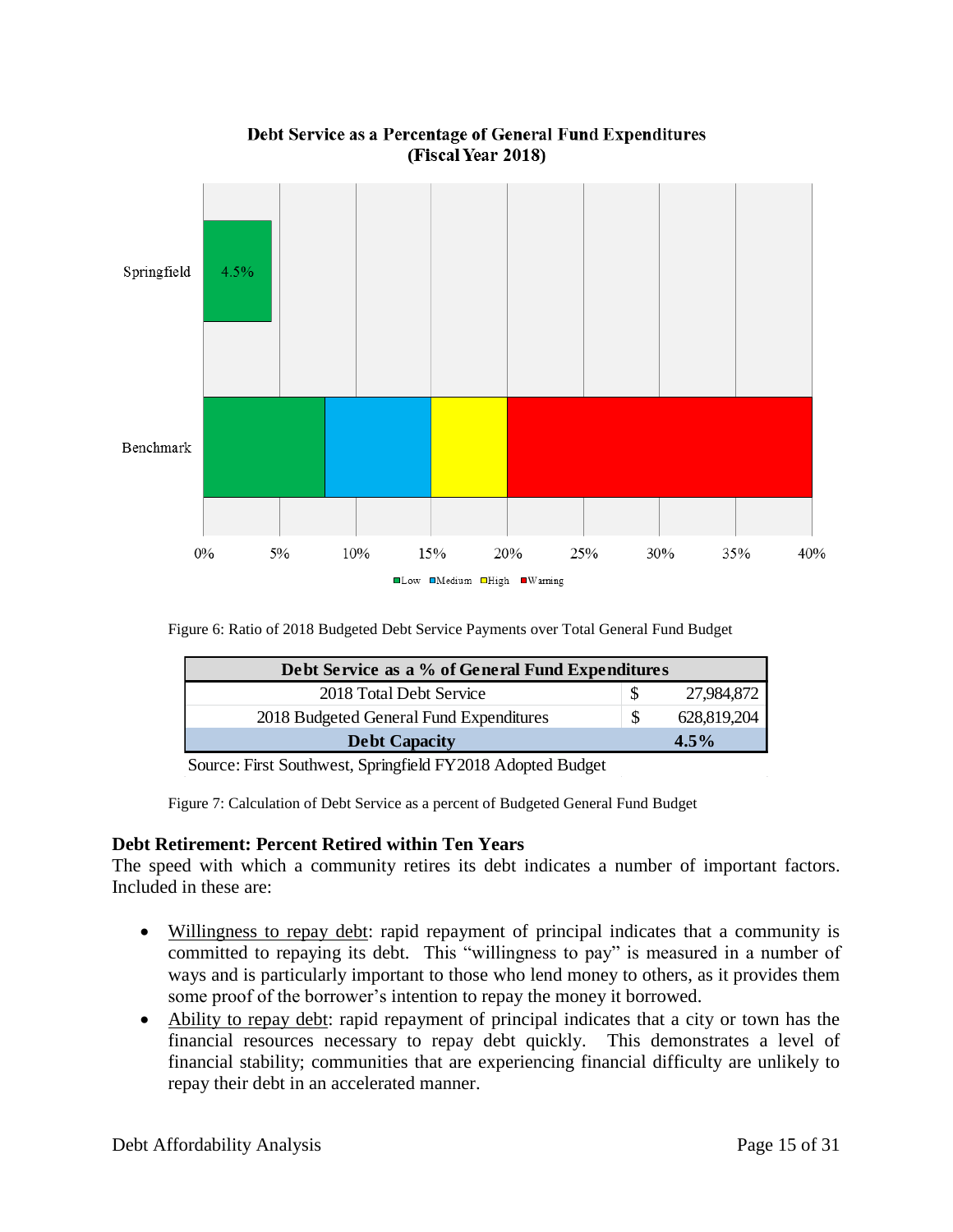• Prevention of future problems: rapid debt retirement ensures that a community is not "back loading" its debt, as the City once did, locking itself into debt repayments that are affordable now but that will grow as time passes. Back loading is a sign of poor financial management – either overspending is intentional or managers are unable to make the difficult immediate term decisions to balance the budget using a more appropriate debt financing structure.

The percentage of debt retired within ten years is particularly important in determining the timing of debt repayment – the "back loading" issue described above. Back loading occurs when the cost of debt is pushed off into the future, reducing current year payments while increasing future ones. Back loading increases the cost of debt in the long term and can be a destabilizing financial factor when debt service requirements increase in future years. This means the City would need to reduce expenditures or programs, or increase taxes or other revenues to make the debt service payment. Prior to 2005, the City back loaded debt issuances causing major spikes in its debt service payments in future years. This was accompanied through "front loading" debt and making a number of other modifications to the City's debt structure.

Failure to invest in maintenance and capital investment, otherwise known as deferred maintenance, can be considered a form of debt back loading because capital needs must be addressed at some point; delay in maintenance or investment only delays the financing of these improvements, increases the likelihood that capital will fail *en masse*, forcing unaffordable costs onto future taxpayers. Delaying capital investment also tends to make projects more expensive because costs tend to increase over time.

The City currently has an aggressive debt retirement schedule. On average, 80.5% of the principal borrowed by the City is repaid within ten years as the remainder will be retired within nineteen years, as shown in Figures 8 and 9 below. This places the City well within the "excellent" ranking established by bond rating agencies (65% and above). Because of this schedule, the City will be able to borrow additional money to continue investing in its facilities, infrastructure, and other capital projects.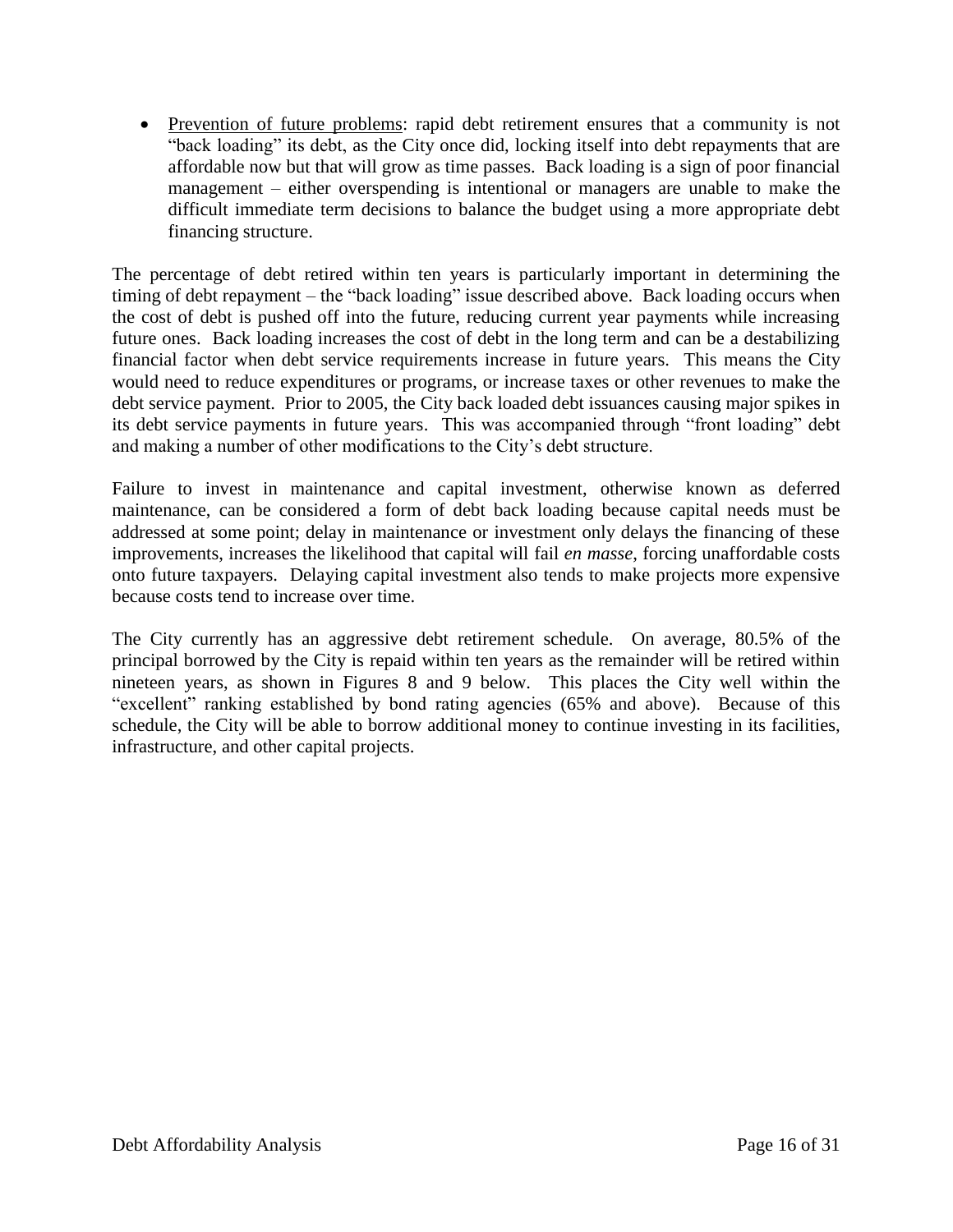

Percent of Principal Retired in Ten Years (Total Debt as of June 30, 2017)

Figure 8: Percent of Debt retired in 10 years.

| <b>Percent of Debt Retired in Ten Years</b> |               |
|---------------------------------------------|---------------|
| Total Debt Retired in 10 Years              | 207, 107, 861 |
| <b>Total Outstanding Debt Service</b>       | 257, 357, 028 |
| <b>Percent of Debt Retired in Ten Years</b> | 80.5%         |
| $\sim$                                      |               |

Source: First Southwest

Figure 9: Calculation of Total Debt (Principal + Interest) retired in 10 years.

Furthermore, the City's overall debt retirement ranking indicates a strong willingness to repay debt. Examining this ratio in conjunction with the City's overall debt schedule indicates that the City has not back loaded debt; the City's overall debt structure is prudent and well within the industry benchmarks.

#### **Debt as a Percentage of Full Property Value (EQV)**

Debt as a percentage of full property value (known in government finance circles as "equalized value," or EQV) measures the ability of a community's property tax base to support borrowing. The majority of revenue in most communities comes from property taxation; therefore this ratio examines a community's debt relative to its main revenue source. However, in Springfield, 61% of revenue comes from state aid while 39% comes from local revenue. In essence, this ratio looks at one of Springfield's major sources of revenue to determine if outstanding debt would place too large a burden on it.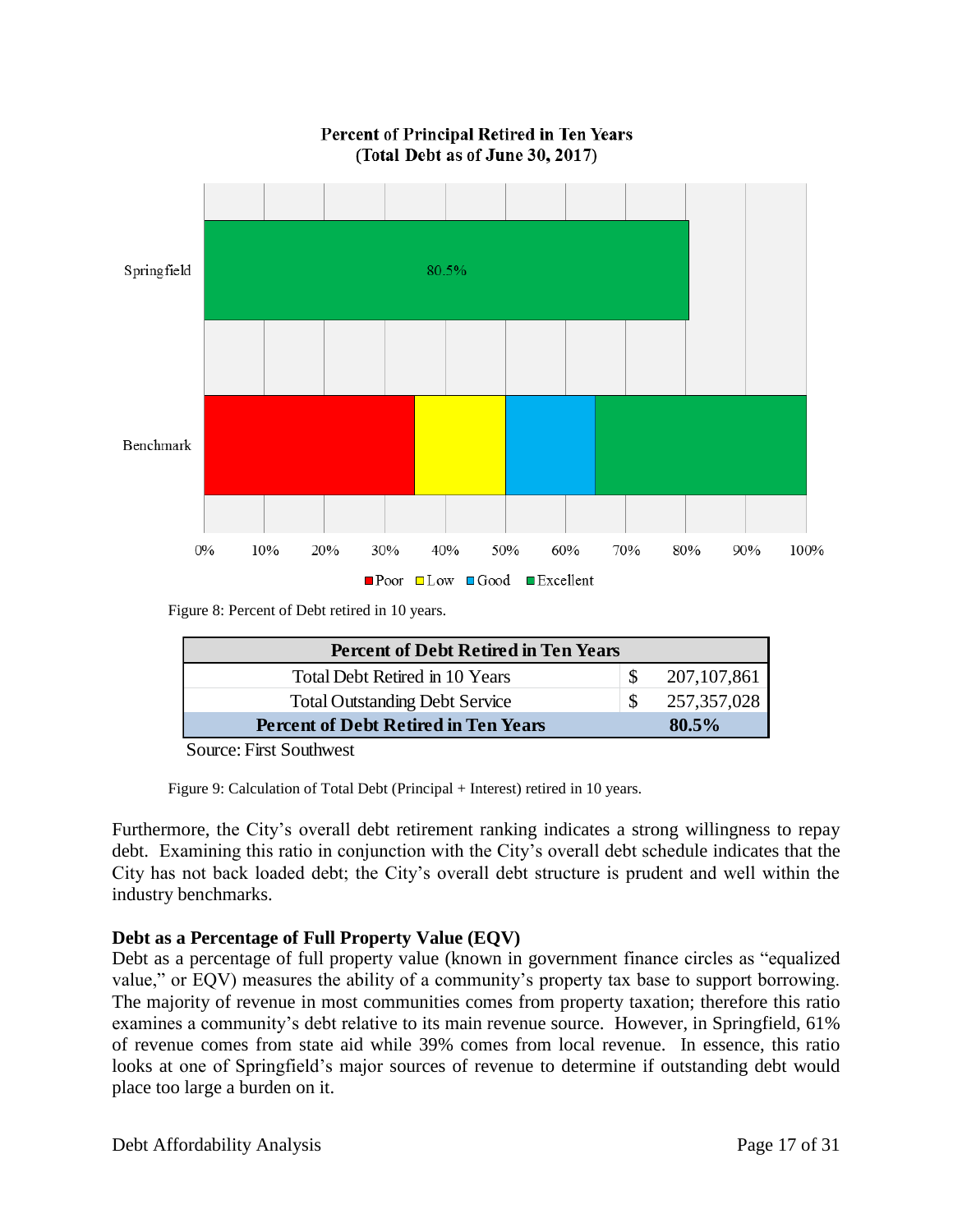This measure is helpful but not deeply informative because it looks at total outstanding debt, not debt service. Examining debt as a ratio of full property value does not say much about the affordability of that debt. A small amount of debt issued at a high rate of interest can be more expensive than a larger amount of debt issued at a lower interest rate. Further, in Massachusetts communities are limited in their ability to access their property tax base by Proposition 2 ½. This measure is a helpful benchmark to compare communities to one another but is not an absolute measure of debt affordability because of these issues.

Mass. Gen. Laws (M.G.L) Ch. 44§10 dictates the City's debt limit be no more than 5% of the equalized value. The City's ratio of debt to property value is currently 2.7% which is considered "medium" by rating agencies (Figure 10). As indicated above, this medium measure does not directly relate to the City's ability to pay for this debt. This ratio does not take into account debt structure (how much money is due at what point in time for each issuance), or timing of payments. Furthermore, it fails to consider the City's ability to access property values due to Proposition 2 ½.



Debt Service as a Percentage of Equalized Assessed Valuation (2016 EQV)

Figure 10: Ratio of Debt to Estimated Property Value

| Debt as a Percentage of EQV               |                 |
|-------------------------------------------|-----------------|
| <b>Total Outstanding Debt (Principal)</b> | \$200,529,000   |
| 2016 EQV (Equalized Valuation)            | \$7,518,915,400 |
| Debt as a Percentage of EQV               | $2.7\%$         |

Source: First Southwest, DLS Municipal Databank

Figure 11: Calculation of Outstanding Principal as a percent of EQV.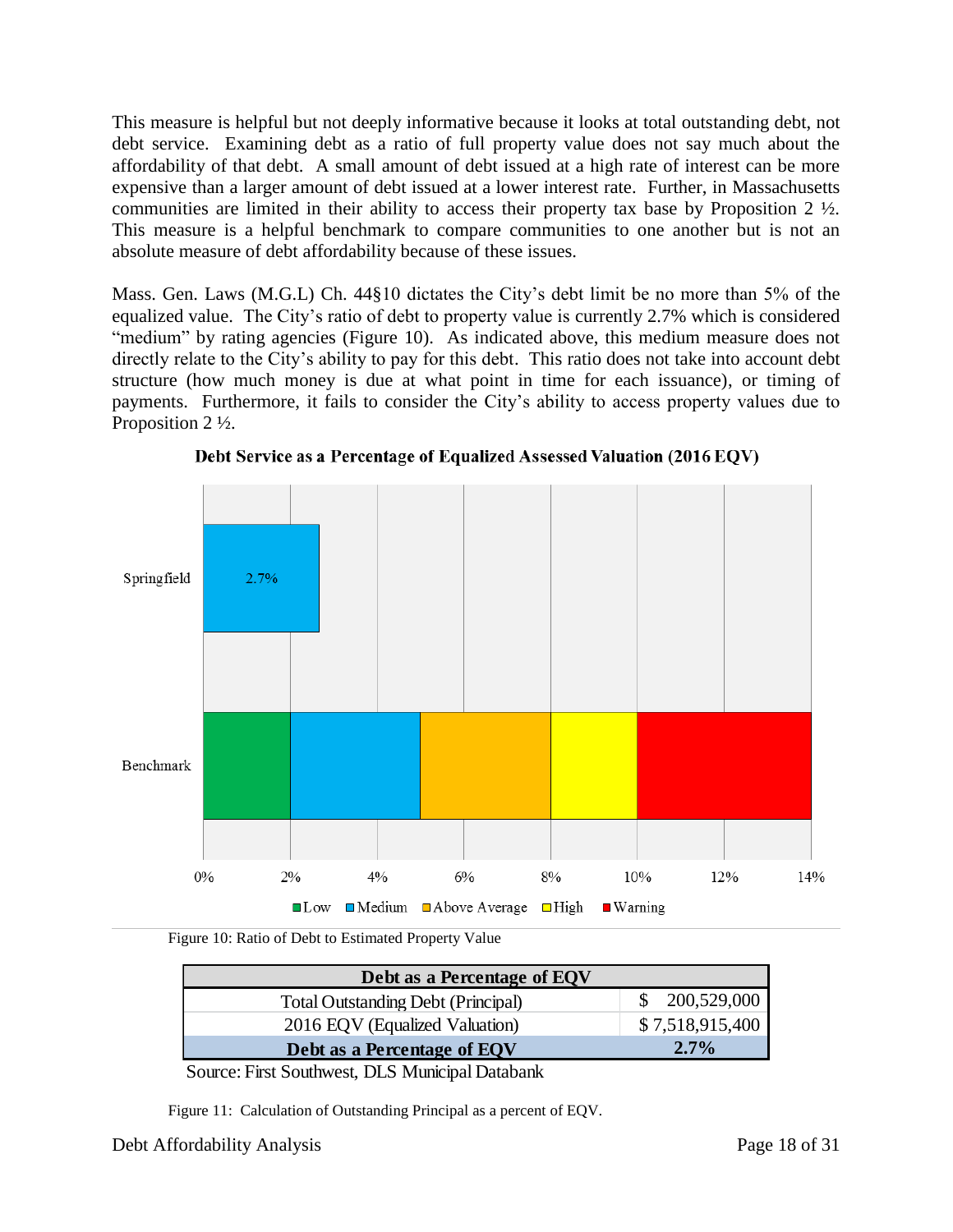#### **Debt per Capita**

Debt per capita examines the amount of debt the City has issued per person in the community. This is not intended to be a literal measure because debt is not issued to benefit individuals, but rather the community as a whole. This measure provides a sense of the cost of the capital investments in a community and, at its most extreme, how much money would be required from each resident to repay the community's debt if for some reason immediate repayment was required.

Debt per capita can be a useful measure when examining similar communities – by and large, comparable communities should issue similar amounts of debt for various capital purposes. Even similar sized communities have significant differences about them, so this measure should not be examined in absolute terms, but rather in the context of the unique requirements and challenges facing each community. It should also be viewed in light of Proposition 2 ½ which limits a community's ability to access its property tax base; Proposition  $2 \frac{1}{2}$  can force communities to issue debt for smaller projects that communities in other states would pay for in cash.



**Total Outstanding Debt per Capita** 

Figure 12: Estimated Debt per person.

| <b>Total Outstanding Debt Per Capita</b>  |             |
|-------------------------------------------|-------------|
| <b>Total Outstanding Debt (Principal)</b> | 200,529,000 |
| 2017 Population Estimate                  | 154,204     |
| <b>Total Outstanding Debt Per Capita</b>  | 1,300       |
|                                           |             |

Source: First Southwest, MA Division of Local Services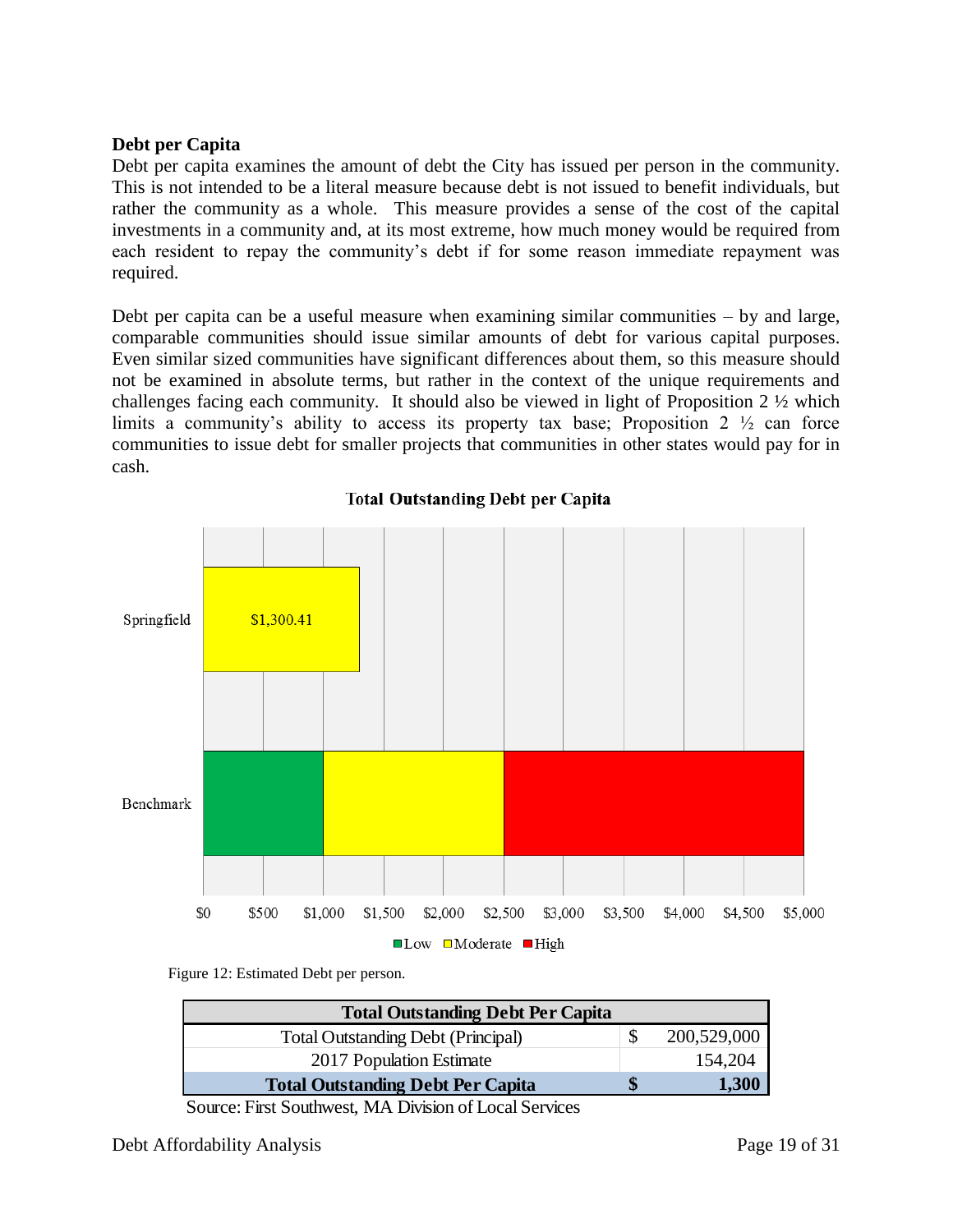#### Figure 13: Calculation of outstanding debt per person

The City's level of debt per capita is considered moderate by rating agencies. This measurement is not completely unexpected as the City has a large number of aging facilities (particularly schools) and infrastructure. The City is currently performing large school reconstruction projects, as well as, the replacement of schools and other facilities. Because of the major capital needs and the issuance of debt every few years, this measurement will continue to fluctuate as it is dependent on the total outstanding principal. To address this, the City of Springfield has restructured its debt repayment schedule in the past and continues to be strategic in how issuing debt affects the City's outstanding debt and payment schedule.

#### **Debt as a Percentage of Total Personal Income**

Like the ratio of debt to property value, the ratio of debt to personal income is a measure of affordability of the debt issued by a community. While property values provide the base that supports property taxation, it is personal income that allows people to buy goods and services, make investments, and pay their taxes. Debt as a percentage of total personal income tells us how affordable debt is based on the income characteristics of a city or town.



**Total Debt as a Percentage of Total Personal Income** (2017 Income Estimate)

Figure 14: Ratio of debt to personal income.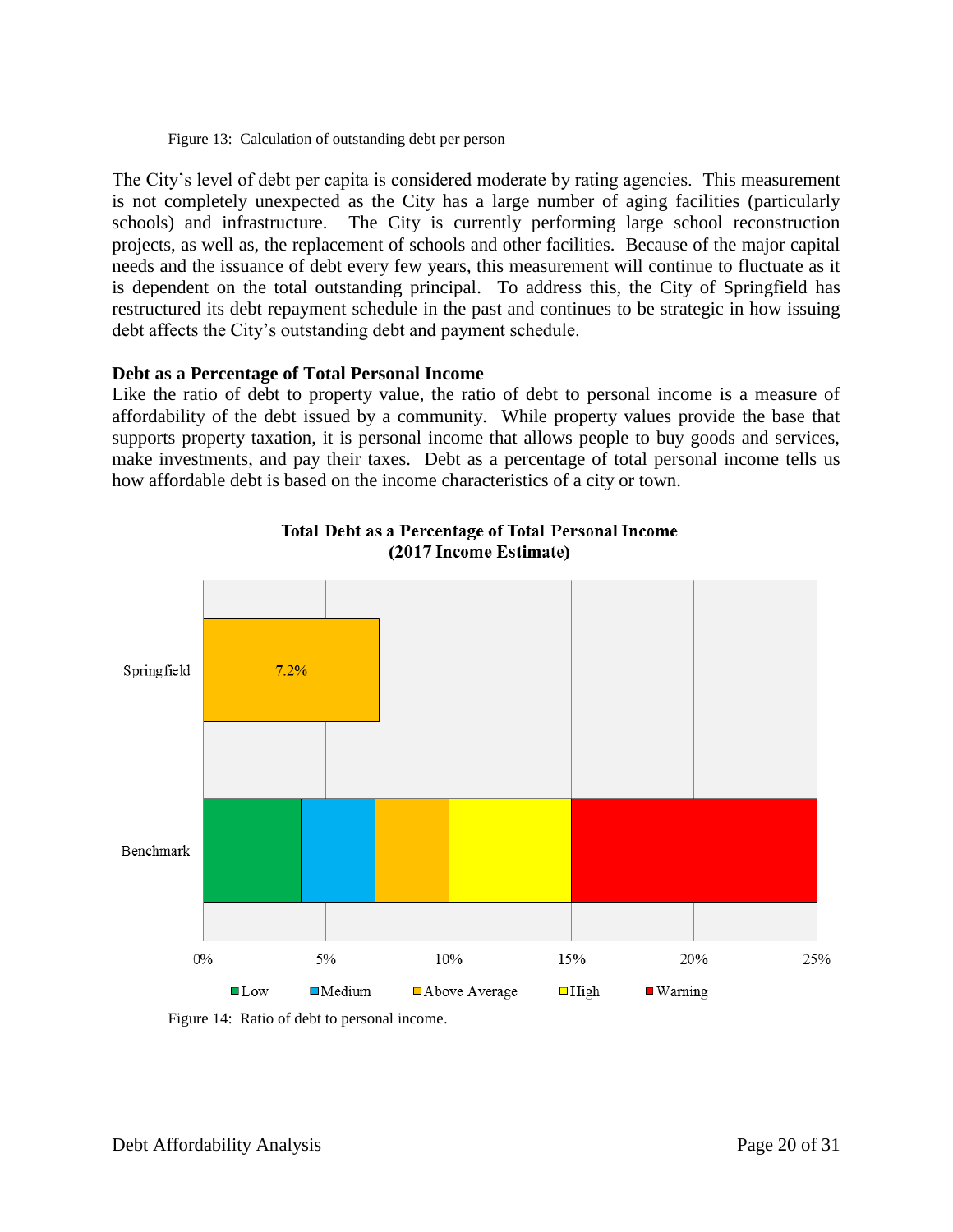| <b>Total Outstanding Debt Per Capita as a Pecentage of</b>                                             |   |          |
|--------------------------------------------------------------------------------------------------------|---|----------|
| <b>Total Personal Income Per Capita</b>                                                                |   |          |
| <b>Total Outstanding Debt Per Capita</b>                                                               | S | 1,300.41 |
| 2017 Per Capita Income                                                                                 | S | 18,133   |
| <b>Total Outstanding Debt Per Capita as a Percentage of</b><br><b>Total Personal Income Per Capita</b> |   | $7.2\%$  |

Source: US Census Bureau, MA Division of Local Services

Figure 15: Calculation of debt to personal income.

Springfield's ratio of debt to personal income is considered just slightly "above average" by credit rating agency standards. This means that the City's debt can be considered a large share of a resident's income. Unlike the prior measure, however, this does not examine the cost of the debt, but focuses on the amount of debt issued. In other words, this measure does not take into account the net debt service or timing of debt payments.

This year, when net debt is factored, the percentage of Total Personal Income is increased to 8.5% because the City's total outstanding debt (principal) is much less than the total net debt. In prior years, the City received reimbursements from the MSBA which effectively made the total outstanding principal and the net debt very close. In March 2017 refunding, the City refunded \$48.5 million of school debt originally issued in 2007. As part of this refunding, the City received \$22.6 million of lump-sum payments from the Massachusetts School Building Authority (MSBA) rather than spreading the payments out. This one-time payment means that the City no longer receives the MSBA reimbursements, causing an increase in the net debt and the percent of debt per person.

The ratio of debt to personal income appears to be less favorable than that of debt to total property value, which indicates a disparity between home values and income. This variance is caused by higher commercial and industrial property values that are included in the debt to total property value but not in the debt to personal income ratio. The City would not be able to provide the level of services and investment in infrastructure without business property tax revenue. This disparity highlights the need for economic development to be a top priority of the City.

### **Overall Net Debt as a percentage of Full Value**

Overall Net Debt as a percentage of full value, or sometimes referred to as the "Debt Burden" of the community, measures the value of a city's debt compared to the value of a city's assessed real property. In a municipal bond issue, a ratio measuring the value of the municipality's net debt compared to the specified value of the real property being purchased as assessed for tax purposes.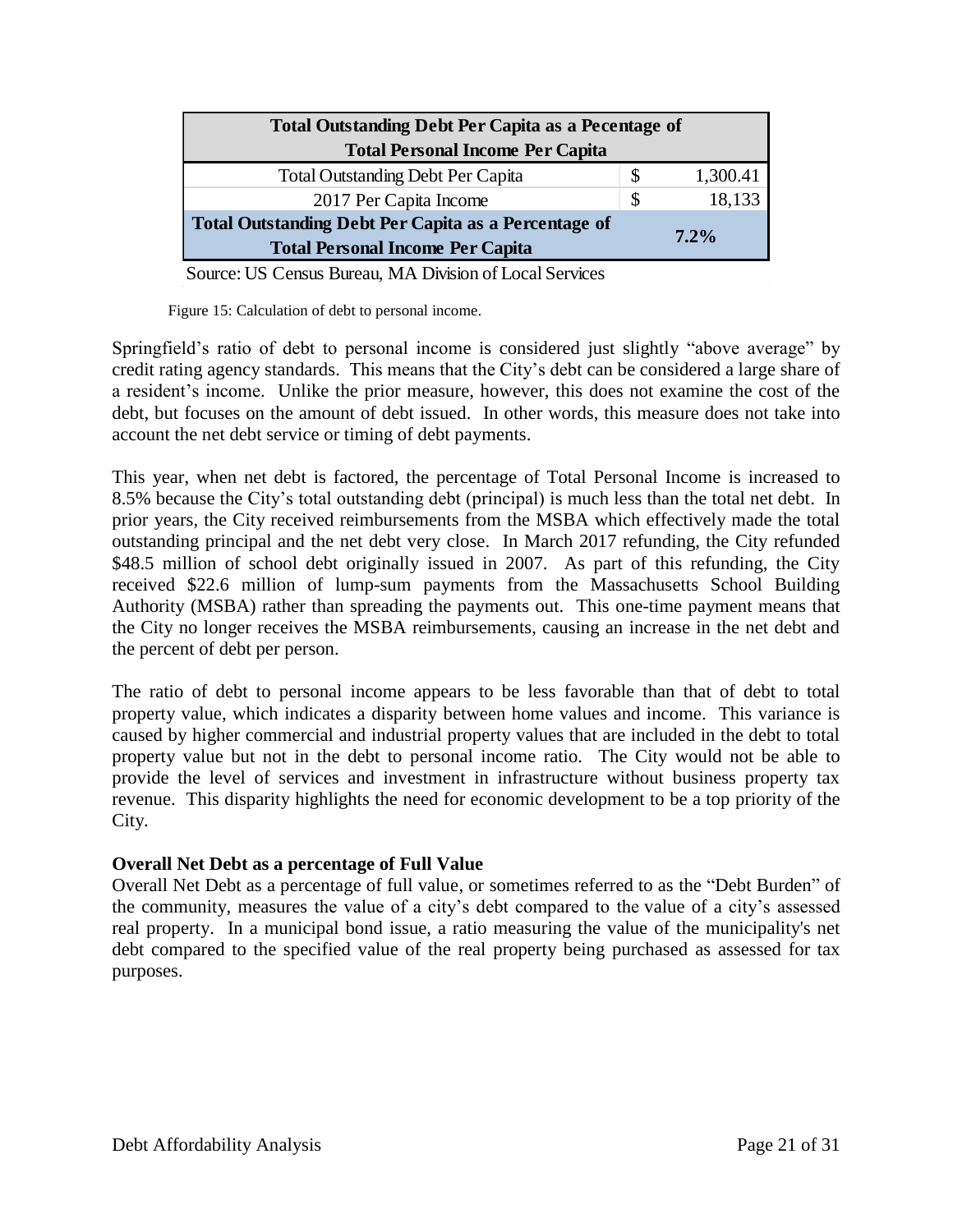

Overall Net Debt as a percentage of Full Value (2016 EQV)

Figure 16: Ratio of Net Debt to EQV.

| <b>Overall Net Debt as a percentage of EQV</b>       |                 |
|------------------------------------------------------|-----------------|
| <b>Total Outstanding Net Debt</b>                    | 237,597,714     |
| 2016 EQV (Equalized Valuation)                       | \$7,518,915,400 |
| <b>Overall Net Debt as a percentage of EQV</b>       | $3.2\%$         |
| Correct First Continued MA Division of Local Courses |                 |

Source: First Southwest, MA Division of Local Services

Figure 17: Calculation of net debt to EQV.

This is one of the factors which determine the quality of a municipal bond issue. The lower the City's debt is relative to the assessed value of its property, the less risky its bonds are deemed to be. Ultimately, the more leveraged a tax base is, the more difficult it is to afford additional debt. Debt burdens that range from 3-4% tend to be viewed as average. The City's level of debt burden is 3.2% which is considered average by most rating agencies. Last year, this ratio considered low at 2.9% because the City had a lower outstanding net debt (\$204.9M). With the sale of bonds in February and March of 2017, the City's net debt was increased thereby increasing the overall net debt as a percentage of EQV.

## **Conclusion**

Since Fiscal Year 2005, continuing through present day, the City of Springfield has strengthened its financial position by not only instituting clear and strict financial policies, but also passing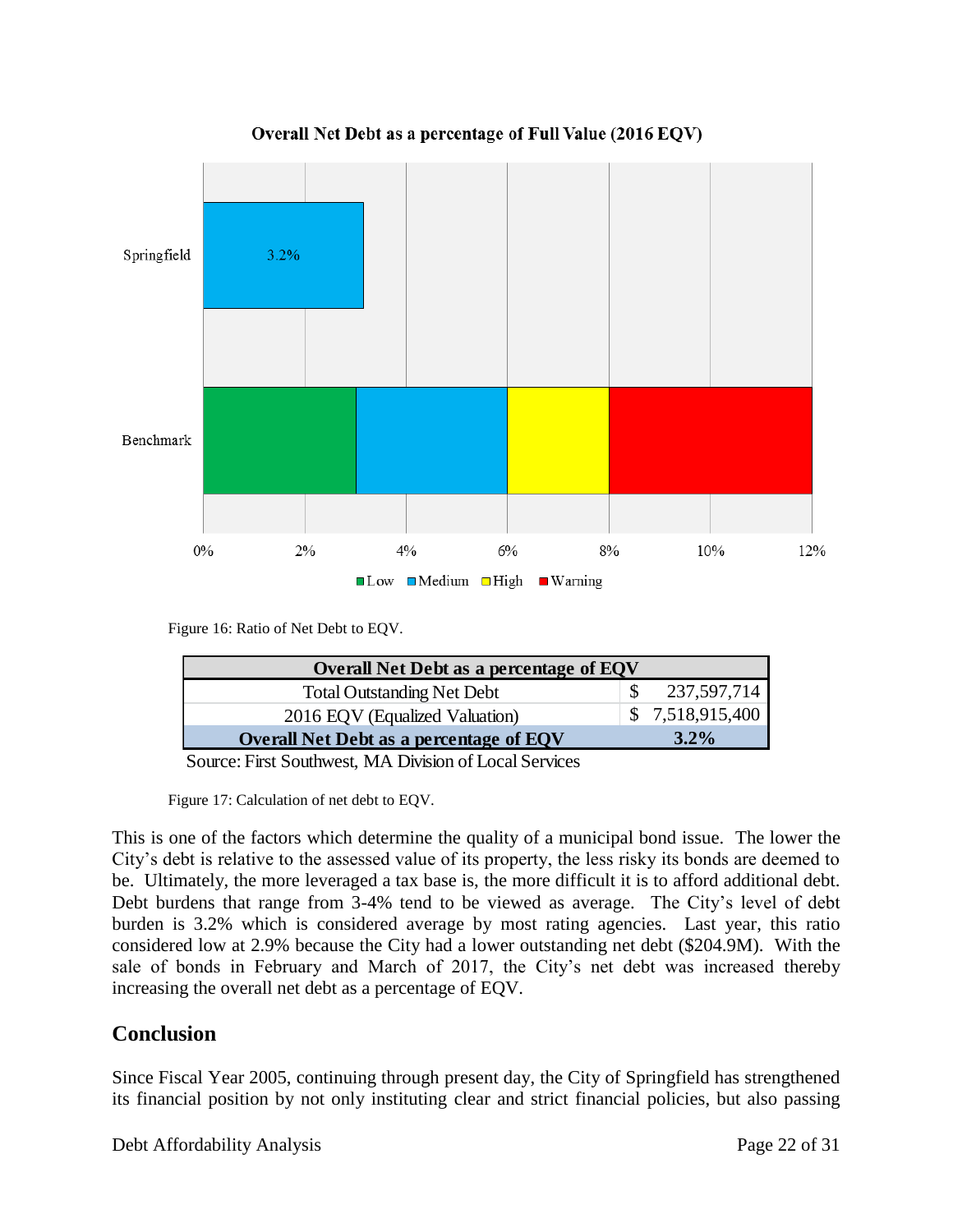responsible budgets and a comprehensive five-year capital investment plan; all within the fiscal constraints illustrated in this debt affordability analysis. The City has paid particular attention to the debt policies that allow the City to borrow for specific projects and pay off the debt in a timely manner.

During our last debt issuance in 2017, Standard and Poor's (S&P) affirmed the City of Springfield's AA- program rating, with a stable outlook, a high investment grade. This demonstrates that Standard & Poor's strongly believes in the City's financial management and ability to make difficult decisions to balance the budget. S&P credited the City for having strong budgetary flexibility, with an available fund balance in fiscal 2016 of 9.7% of operating expenditures, very strong management with "strong" financial policies and practices, and an experienced and capable management team. The S&P rating continues to be the highest rating in the City's recorded history, and one that the City has maintained for the last four years. Credit ratings has an integral role in the municipal bond market and are one factor that affects the City's cost of funds on debt offerings.

The debt service illustrates the City's ability to finance debt within its current budget as a percentage of general fund expenditures. This is the most immediate measure outlining the ability to pay; however, it only examines the ability to pay for debt within a community's existing budget. With only 4.5% of the Fiscal Year 2018 budget dedicated to debt service, the City's measure of debt service as a percentage of General Fund expenditures is strong. This measure has been trending down over the last four fiscal years (6.5% in FY15, 5.8% in FY16, and 5.3% in FY17) due to a decrease in total debt service and an increase in the City's general fund revenue. The improvement in the debt service ratio is attributable to the decrease of outstanding debt and an increase in the City's budgeted general fund.

According to the measures presented in this analysis, the City is in a solid debt position but can improve its standing even further. One way to bring the City more in line with its debt policies is to foster an environment that promotes jobs and increase citizens' wealth. These policies help decrease the percentage of debt per total income and decrease debt per capita. This will bring Springfield more in line with other communities in the Commonwealth and have the desired affect of increasing the City's financial standing.

With help from the Federal Emergency Management Agency (FEMA), Massachusetts Emergency Management Agency (MEMA) and the MSBA most of the costs will be reimbursed. What remains will have to be paid for by Springfield and added to its capital liability. There are four projects that the City issued debt for that will leverage over \$18.9 million in FEMA and MEMA funding. Furthermore, ten schools are currently being partially reimbursed for window, door, and roof projects. The City is currently discussing an additional ten schools for the replacement of roofs, windows, and doors to be decided upon in February 2018.

Additionally, in November 2014, the Massachusetts Gaming Commission officially awarded MGM with a resort-casino license, signaling the green light for the \$950.0 million MGM Springfield Casino project. The host community agreement outlines the financial impact that MGM Springfield will have on the City, totaling over \$25 million in annual payments once the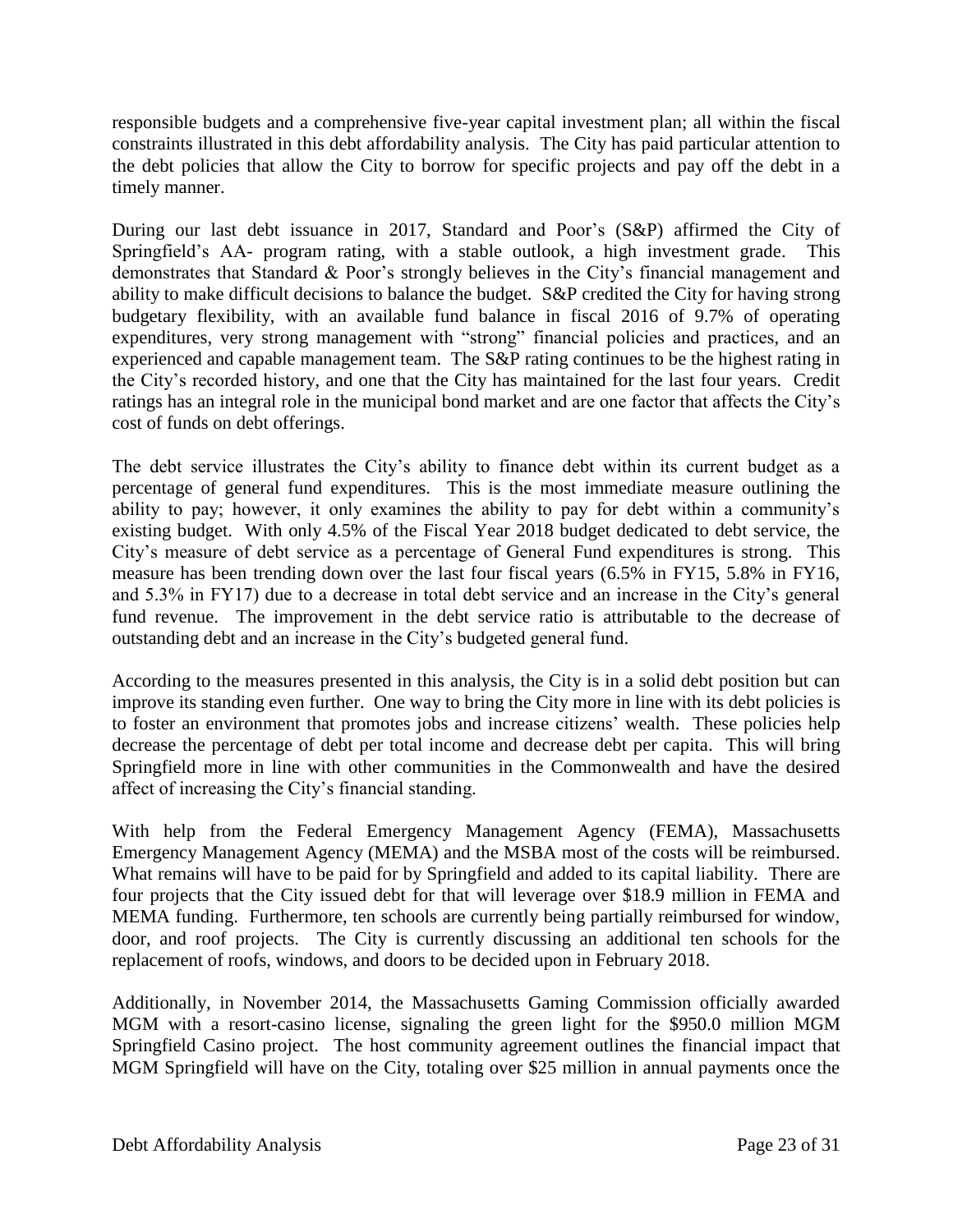resort casino opens. In the meantime, the City can expect annual revenue increases averaging \$5.0 million, which began in fiscal year 2016.

In February 2017, the City issued \$44.3 million of debt for multiple completed and on-going projects. In order to address high priority capital needs, Springfield issued short and long term debt, along with a combination of MSBA, FEMA, Pay-Go, unexpended bond proceeds, and grant funding to finance over \$105.8 million of capital improvement projects.

Furthermore, the City will issue Bond Anticipation Notes (BANs) in the spring of 2018 to address the Department of Revenue's (DOR) requirement to extinguish the deficits. We continue to seek reimbursement from the MSBA, FEMA, MEMA, and various grants until projects are complete. In the interim, the City continues to monitor its cash flows and process payments in a timely manner. Additionally, the City is preparing to issue long term debt in FY19 for projects are that are currently in progress. These projects include the building of the East Forest Park Library, the Culinary and Nutrition Center (Phase II), the renovation of Riverfront Park, various MSBA school improvement projects, and the feasibility study for the replacement of Brightwood Elementary School.

The City is steadily and strategically moving in the right direction. Our high credit rating allows us to pay back loans at a lower interest rate which in turn, allows the City to issue more debt for citywide projects. The theory is that the more capital projects the City can afford to do, the more economic development will ensue. When we invest into and grow our economy, the spin off effects are new business, a rise in property values, and improved infrastructure – resulting in better maintenance of streets, parks, libraries, and public buildings that are available to City residents. A healthy economy positively impacts school graduation rates, job creation which lowers poverty levels from unemployment, and crime. All of these effects increase citizens' moral and make Springfield a more attractive city for current and future residents.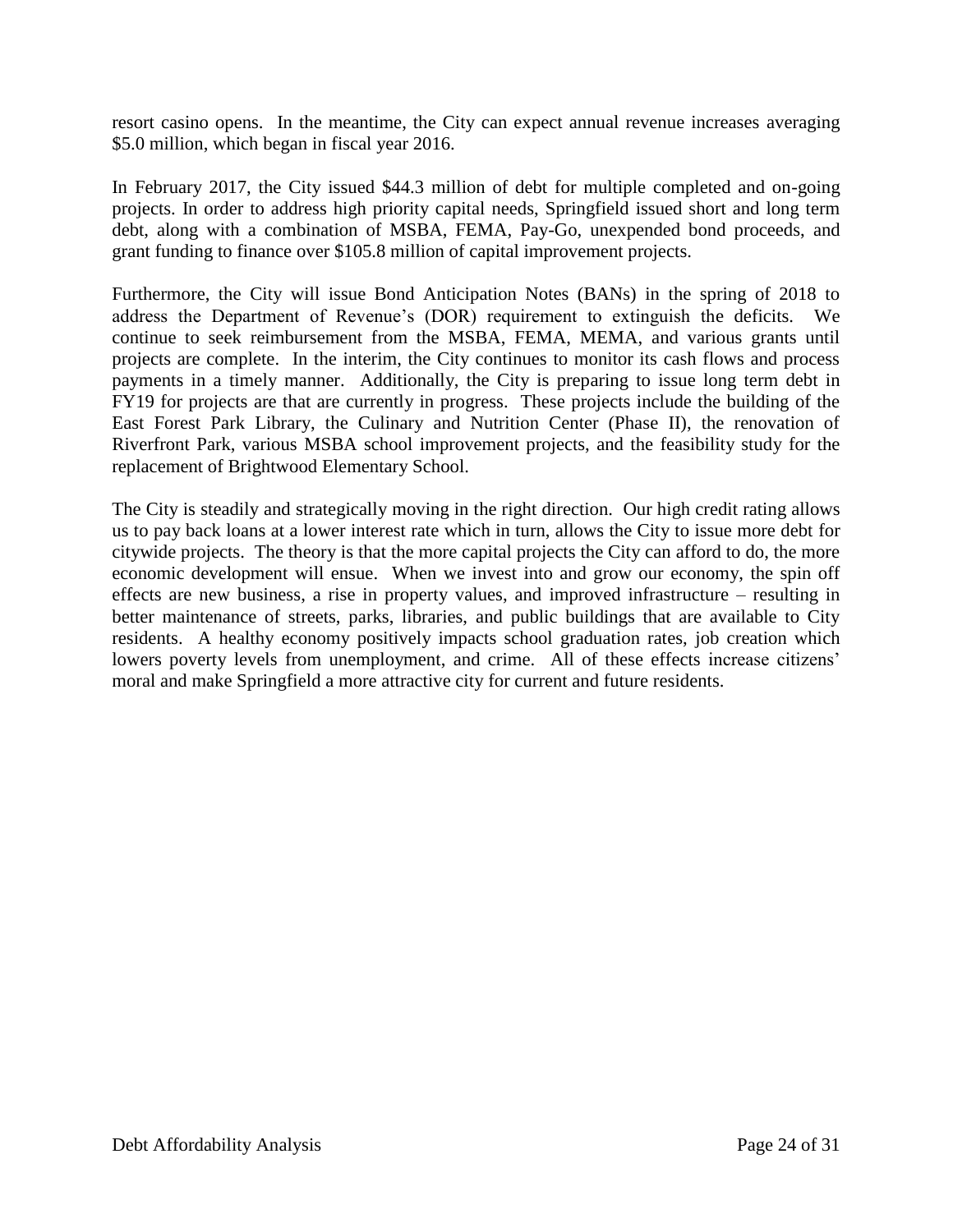## **Appendix A** Debt Analysis Definitions

Consistent with the City's financial policies as well as standard business practices, the City of Springfield has only issued debt to finance capital investment. Appendix B of this report is a summary of all projects financed by debt that are currently outstanding. Each of these projects is a capital project, and the expenditures are considered capital investments.

The City of Springfield defines **capital** as buildings, facilities, land, infrastructure or major equipment with an estimated useful life of at least ten years and costs at least \$25,000. Similarly, any improvements to capital which would extend the useful life of capital being improved by at least five years may be considered capital if it costs at least \$25,000.

A **capital investment** is the expenditure of funds to improve existing City infrastructure, extend its useful life, buildings, or acquire new capital assets. This is considered an investment because the funds expended are used to reduce costs and/or improve services over a multi-year timeframe.

**Debt Service** is the cost of repaying debt that has been issued. This includes principal and interest payments. Move definitions to appendix at end.

**Municipal debt:** usually bonds and notes – is a tool for financing investments in the infrastructure and capital equipment that permits government to provide services to the public. In its most basic form, debt occurs when a city or town borrows from lenders. The money that is borrowed is usually repaid over a number of years, and the lender usually charges interest to the borrower as compensation for allowing someone else to use their money. To begin to understand municipal borrowing, a few key terms are important:

**Bond:** A long-term financing tool that allows a community to borrow money to finance certain investments. Municipal bonds in Massachusetts are generally issued with a fixed interest rate and carry a term of between 10 and 30 years.

**Note:** A financing tool generally used for short-term needs, such as "bridge financing" during construction. In Massachusetts, notes are generally issued as one-year debt which can be "rolled" for a maximum of five years.

**Term:** The length of time a bond or note is outstanding. In other words, if a community borrows money for 20 years to finance the construction of City Hall, the "term" of the debt is 20 years. In five years, the "remaining term" would be 15 years.

With rare exception – exceptions which are authorized by the Commonwealth on a case-by-case basis through special legislation – municipal debt can only be incurred for investment in the capital needs of a community. State finance law permits communities to issue debt for the following purposes: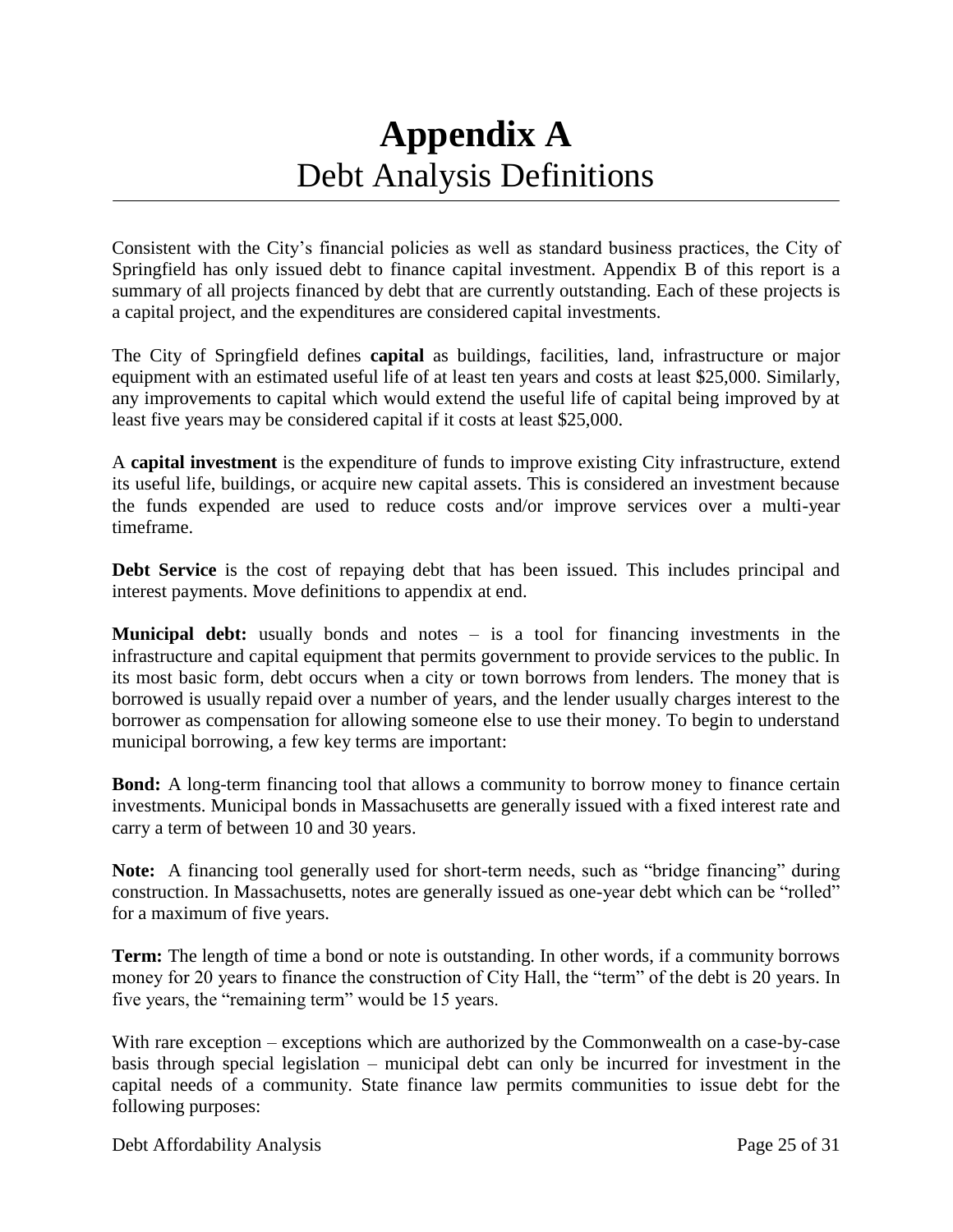Public Works

- Construction and reconstruction of roads, bridges, sidewalks, walls and dikes, and for the acquisition of land
- Construction and reconstruction of municipal buildings, including schools
- Traffic signals, public lighting, fire alarm and police communication equipment

Municipal Equipment

- Departmental equipment, including fire equipment and heavy equipment such as graders, street sweepers, trash trucks, and semi-automated recycling trucks.
- Costs for design, development and purchase of computer software and equipment

#### Energy

 Energy conservation, to pay for energy audits or to implement alternative energy technologies

Environmental

- Asbestos abatement in municipal buildings
- Preservation and restoration of lakes and ponds

Recreational

- Construction of parks and playgrounds
- Construction of skating rinks, outdoor swimming pools, golf courses, tennis courts and other outdoor recreational facilities

Debt should be issued to finance capital improvements that will maintain or improve the rate of return on taxpayer dollars. Stated another way, debt should be issued to finance capital projects that prevent things from getting worse, make things better or improve operations, services or efficiency.

There are a number of reasons to issue debt to finance capital investment. As the City recovered from the June 2011 tornado and October 2011 snow storm, certain projects, such as the construction and reconstruction of the heavily damaged Elias Brookings Elementary and Mary Dryden Elementary Schools, could only be afforded by spreading their cost over many years. The MSBA Grant Program requires the City to appropriate the full cost of the project, before any reimbursements from MSBA can be requested, which required the issuance of debt.

The issuance of debt to finance projects with a long life is also considered "fair." This equity concern is grounded in the argument that today's taxpayers should not pay the entire cost of projects that will benefit future residents; rather, the people who benefit from the project should pay for its costs. As benefits from the investment will accrue over time, the costs should be paid over time as well. This requires the issuance of debt.

As an example, the City has bonded for the construction of a new Brookings Elementary School that could provide educational services for 50 years. It would not be "fair" to finance the project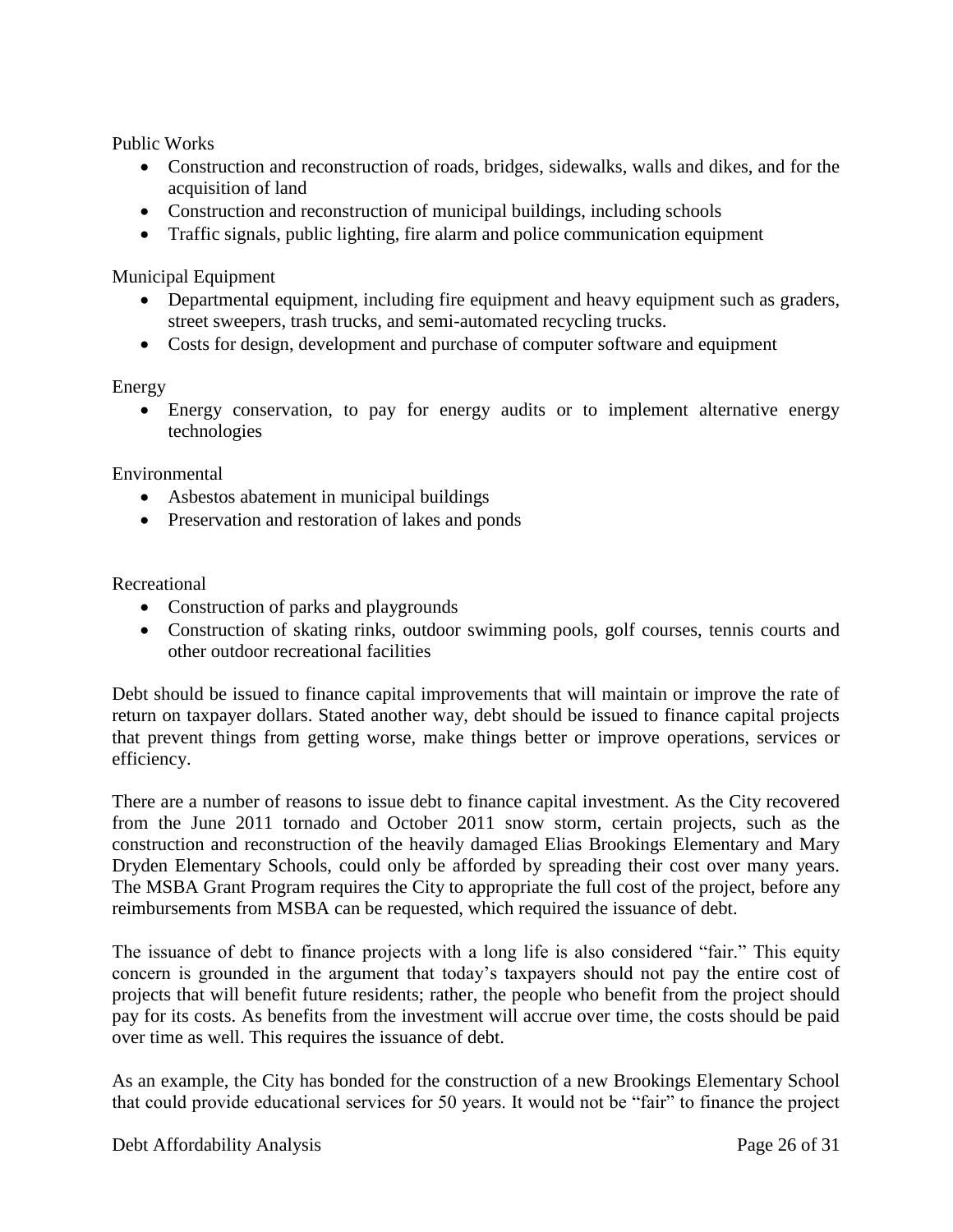through direct cash appropriation because today's taxpayers would pay for its entire cost. Those who moved into Springfield in two years could receive 48 years of benefit without paying any of the cost, and those who moved out of Springfield in five years would have paid 50 years of cost but received only five years of benefit.

Similarly, it would not be "fair" or cost effective to bond for the project and structure the debt in such a way that the City would not pay the starting costs associated with the construction until 20 years from now. In other words, as the City issues debt, it begins paying back the principal and interest as to not back load the debt service schedule for future years to fund. The City's financial policies require the City to structure its debt in such a way that the City pays for the construction based on the depreciation of that building.

**Debt management** is the application of financial knowledge to ensure that our debt is structured in the manner that saves as much money as possible for our residents and protects our taxpayers from the risks associated with debt. Proper debt management can help the City take advantage of opportunities that suddenly arise and can help us predict and resolve problems before they occur. Specifically, proper debt management allows the City to plan additional debt issuances. The benefit of this is to allow the City to determine those projects that would be viewed as top priorities.

Debt management also helps a community ensure the cost of its debt is fair and equitable. Part of this fairness is issuing debt whose term does not exceed the useful life of the asset it finances. This reduces overall costs by placing a limit on the term of the debt and ensures that taxpayers will not be required to pay for assets that no longer exist, and therefore are no longer providing a public benefit.

Proper debt management should incorporate communication with the public to ensure the people we serve are fully informed of the ways in which their government is financed. This analysis continues the City's efforts to improve communication about public finances.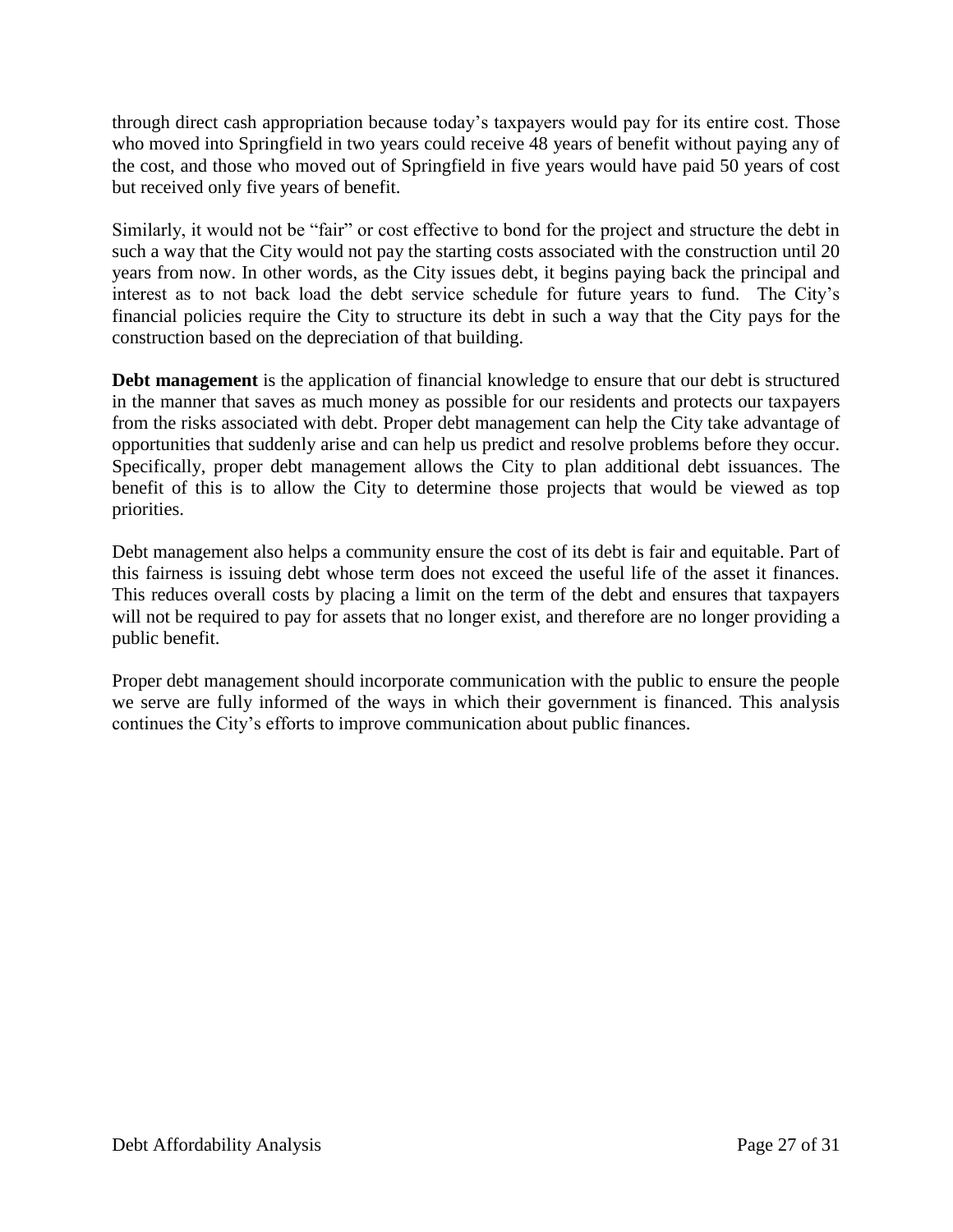## **Appendix B Current Outstanding Debt Issuances**

## **City of Springfield, Massachusetts**

*Long-Term Debt Outstanding as of June 30, 2017 General Fund Tax-Supported*

|            | <b>Excludes QSCB</b> |                 |                      | <b>QSCB</b>          |                      |                   |
|------------|----------------------|-----------------|----------------------|----------------------|----------------------|-------------------|
|            |                      |                 |                      | Required Sinking     |                      | Net Existing Debt |
| Date       | Principal            | Interest        | <b>OSCB</b> Interest | <b>Fund Deposits</b> | Federal Subsidy (1)  | Service           |
| 06/30/2018 | 18,445,000.00        | 7,016,128.22    | 1,071,840.00         | 776,910.95           | (966, 442.40)        | 26,343,436.77     |
| 06/30/2019 | 19,110,000.00        | 6,252,318.94    | 1,071,840.00         | 776,910.95           | (966, 442, 40)       | 26,244,627.49     |
| 06/30/2020 | 18,845,000.00        | 5,547,881.44    | 1,071,840.00         | 776,910.95           | (966, 442, 40)       | 25,275,189.99     |
| 06/30/2021 | 17,800,000.00        | 4,754,193.94    | 1,071,840.00         | 776,910.95           | (966, 442.40)        | 23,436,502.49     |
| 06/30/2022 | 16,230,000.00        | 3,976,981.44    | 1,071,840.00         | 776,910.95           | (966, 442.40)        | 21,089,289.99     |
| 06/30/2023 | 16,440,000.00        | 3,283,956.44    | 1,071,840.00         | 776,910.95           | (966, 442, 40)       | 20,606,264.99     |
| 06/30/2024 | 10,140,000.00        | 2,694,456.44    | 1,071,840.00         | 776,910.95           | (966, 442, 40)       | 13,716,764.99     |
| 06/30/2025 | 7,530,000.00         | 2,312,306.44    | 1,071,840.00         | 776,910.95           | (966, 442, 40)       | 10,724,614.99     |
| 06/30/2026 | 7,250,000.00         | 1,983,331.44    | 1,071,840.00         | 776,910.95           | (966, 442, 40)       | 10,115,639.99     |
| 06/30/2027 | 7,245,000.00         | 1.668.906.44    | 1,071,840.00         | 776,910.95           | (966, 442.40)        | 9,796,214.99      |
| 06/30/2028 | 5,490,000.00         | 1,390,131.44    |                      |                      |                      | 6,880,131.44      |
| 06/30/2029 | 5,480,000.00         | 1.186.456.44    |                      |                      |                      | 6,666,456.44      |
| 06/30/2030 | 5,095,000.00         | 1,002,756.44    |                      |                      |                      | 6,097,756.44      |
| 06/30/2031 | 4,905,000.00         | 852,756.44      |                      |                      |                      | 5,757,756.44      |
| 06/30/2032 | 4,600,000.00         | 705,756.44      |                      |                      |                      | 5,305,756.44      |
| 06/30/2033 | 4,595,000.00         | 560,756.40      |                      |                      |                      | 5,155,756.40      |
| 06/30/2034 | 4,445,000.00         | 416,556.40      |                      |                      |                      | 4,861,556.40      |
| 06/30/2035 | 4,430,000.00         | 272,075.06      |                      |                      |                      | 4,702,075.06      |
| 06/30/2036 | 2,345,000.00         | 156,934.38      |                      |                      |                      | 2,501,934.38      |
| 06/30/2037 | 2,245,000.00         | 74,987.50       |                      |                      |                      | 2,319,987.50      |
| Total      | \$182,665,000.00     | \$46,109,628.12 | \$10.718,400.00      | \$<br>7.769.109.50   | \$<br>(9.664.424.00) | \$237.597.713.62  |

(1) Does not reflect an assumption regarding reduced subsidies as a result of sequestration. prepared by FirstSouthwest, a Division of Hilltop Securities Inc.

#### **Par Amounts Of Selected Issues June 30, 2017 Amount**

| 920,000 |
|---------|
| 40,000  |
| 170,000 |
| 200,000 |
| 130,000 |
| 70,000  |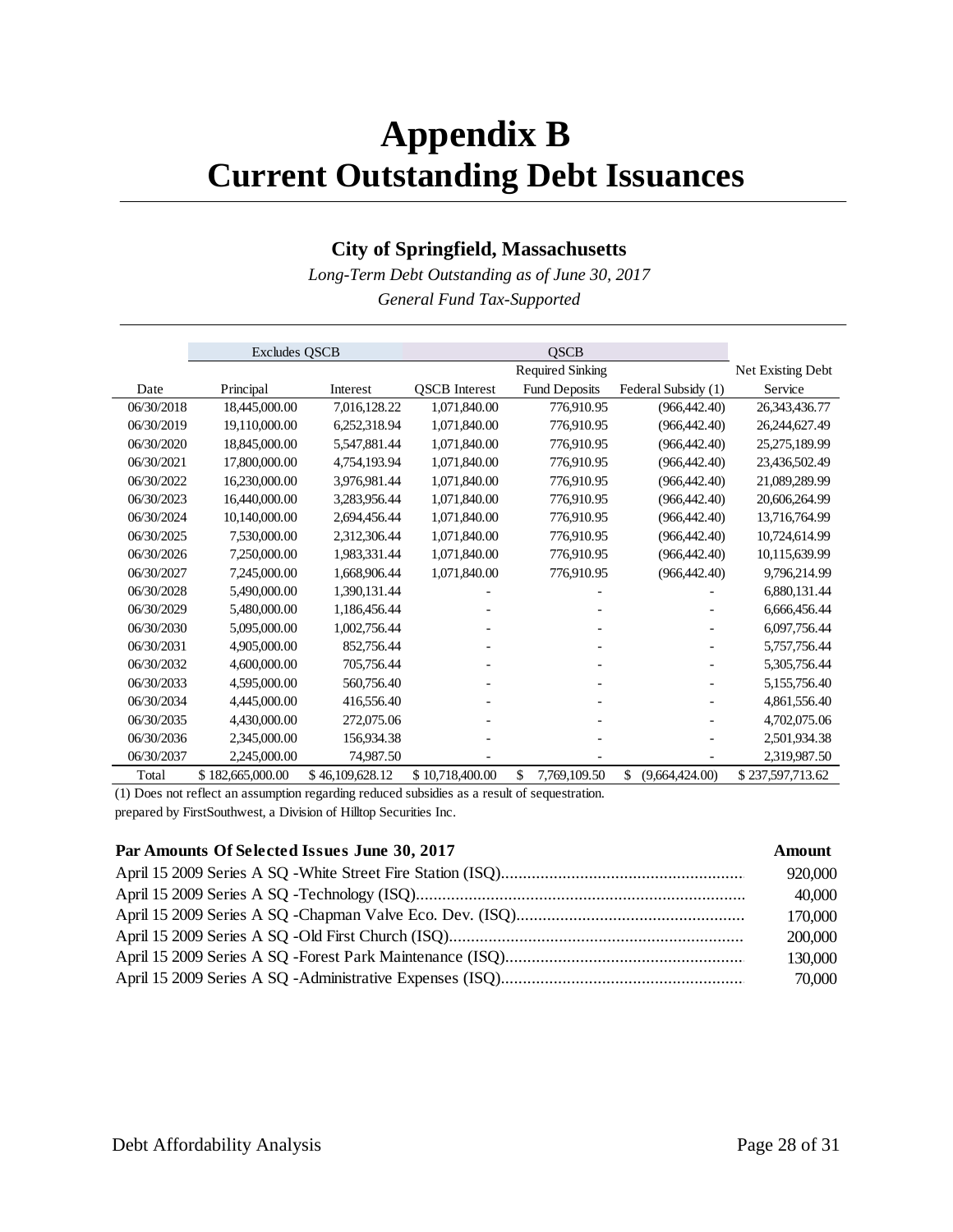|                                                                                       | 20,000     |
|---------------------------------------------------------------------------------------|------------|
|                                                                                       | 17,864,000 |
| December 20 2012 SQ Refunding -Adv Ref July 7 2005 Remodel Public Buildings (ISQ)     | 497,000    |
| December 20 2012 SQ Refunding - Adv Ref July 7 2005 Dep. Equip. Fac. Mgmt & Park(ISQ) | 118,000    |
| December 20 2012 SQ Refunding - Adv Ref July 7 2005 Public Building Reno (ISQ)        | 1,886,000  |
| December 20 2012 SQ Refunding - Adv Ref July 7 2005 Roof Repairs - School (ISQ)       | 389,000    |
| December 20 2012 SQ Refunding - Adv Ref July 7 2005 Boston Road/Parker St (ISQ)       | 94,000     |
| December 20 2012 SQ Refunding - Adv Ref July 7 2005 Public Build.ADA Require (ISQ)    | 945,000    |
| December 20 2012 SQ Refunding - Adv Ref July 7 2005 Repairs to Public Build (ISQ)     | 916,000    |
| December 20 2012 SQ Refunding - Adv Ref July 7 2005 Repairs to School Build (ISQ)     | 444,000    |
| December 20 2012 SQ Refunding - Adv Ref July 7 2005 Emergency School Repair (ISQ)     | 945,000    |
| December 20 2012 SQ Refunding -Adv Ref July 7 2005 Library & Museum Remodel (ISQ      | 12,000     |
| December 20 2012 SQ Refunding - Adv Ref July 7 2005 Repairs to Muni Garage (ISQ)      | 3,419,000  |
| December 20 2012 SQ Refunding - Adv Ref July 7 2005 Final Phase Tapley St (ISQ)       | 994,000    |
| December 20 2012 SQ Refunding - Adv Ref July 7 2005 School Build Repairs (ISQ)        | 1,363,000  |
| December 20 2012 SQ Refunding - Adv Ref July 7 2005 Public Building Repairs (ISQ)     | 232,000    |
| December 20 2012 SQ Refunding - Adv Ref July 7 2005 Rebecca Johnson School (ISQ)      | 463,000    |
| December 20 2012 SQ Refunding -Adv Ref July 7 2005 Demo of Former Tech HS (ISQ)       | 1,010,000  |
| December 20 2012 SQ Refunding -Adv Ref July 7 2005 Facility Construction (ISQ)        | 99,000     |
| December 20 2012 SQ Refunding -Adv Ref July 7 2005 Landfill Closure (OSQ)             | 2,106,000  |
| December 20 2012 SQ Refunding -Adv Ref July 7 2005 Departmental Equip (ISQ)           | 131,000    |
| December 20 2012 SQ Refunding - Adv Ref July 7 2005 Urban Renewal 1 (OSQ)             | 298,000    |
| December 20 2012 SQ Refunding - Adv Ref July 7 2005 Park Improve 1 (ISQ)              | 866,000    |
| December 20 2012 SQ Refunding - Adv Ref July 7 2005 Park Improve 2 (ISQ)              | 1,806,000  |
|                                                                                       | 272,000    |
| December 20 2012 SQ Refunding - Adv Ref July 7 2005 Fire/Safety Complex (ISQ)         | 851,000    |
| December 20 2012 SQ Refunding -Adv Ref July 7 2005 Library & Museum (ISQ)             | 1,277,000  |
| December 20 2012 SQ Refunding -Adv Ref July 7 2005 Urban Renewal 2 (OSQ)              | 1,281,000  |
| December 20 2012 SQ Refunding - Adv Ref July 7 2005 Park Improve 3 (ISQ)              | 396,000    |
| February 12 2015 Series A SQ -Forest Park Middle School Renovation (OSQ)              | 3,140,090  |
|                                                                                       | 1,000,000  |
| February 12 2015 Series A SQ - Elias Brookings Elementary School Replace. (OSQ)       | 1,617,570  |
| February 12 2015 Series A SQ -Mary Dryden Veterans Memorial School Remodel (OSQ)      | 2,176,784  |
|                                                                                       | 2,200,000  |
| February 12 2015 Series A SQ -Central HS Science Lab Remodeling (OSQ)                 | 6,112,627  |
| February 12 2015 Series A SQ -Boston Rd. Corridor Improvements I (ISQ)                | 4,500,000  |
| February 12 2015 Series A SQ -Boston Rd. Corridor Improvements II (ISQ)               | 1,500,000  |
| February 12 2015 Series A SQ -School Roof Replacement - HS of Science/Tech (OSQ)      | 610,350    |
|                                                                                       | 200,000    |
| February 12 2015 Series A SQ -South End Middle School Roof Replacement (OSQ)          | 153,381    |
| February 12 2015 Series A SQ -Springfield Public Day HS Roof Replacement (OSQ)        | 179,157    |
| February 12 2015 Series A SQ -Pine Point Library Design & Construction I (ISQ)        | 750,000    |
| February 12 2015 Series A SQ -Pine Point Library Design & Construction II (ISQ)       | 650,000    |
|                                                                                       | 452,644    |
|                                                                                       |            |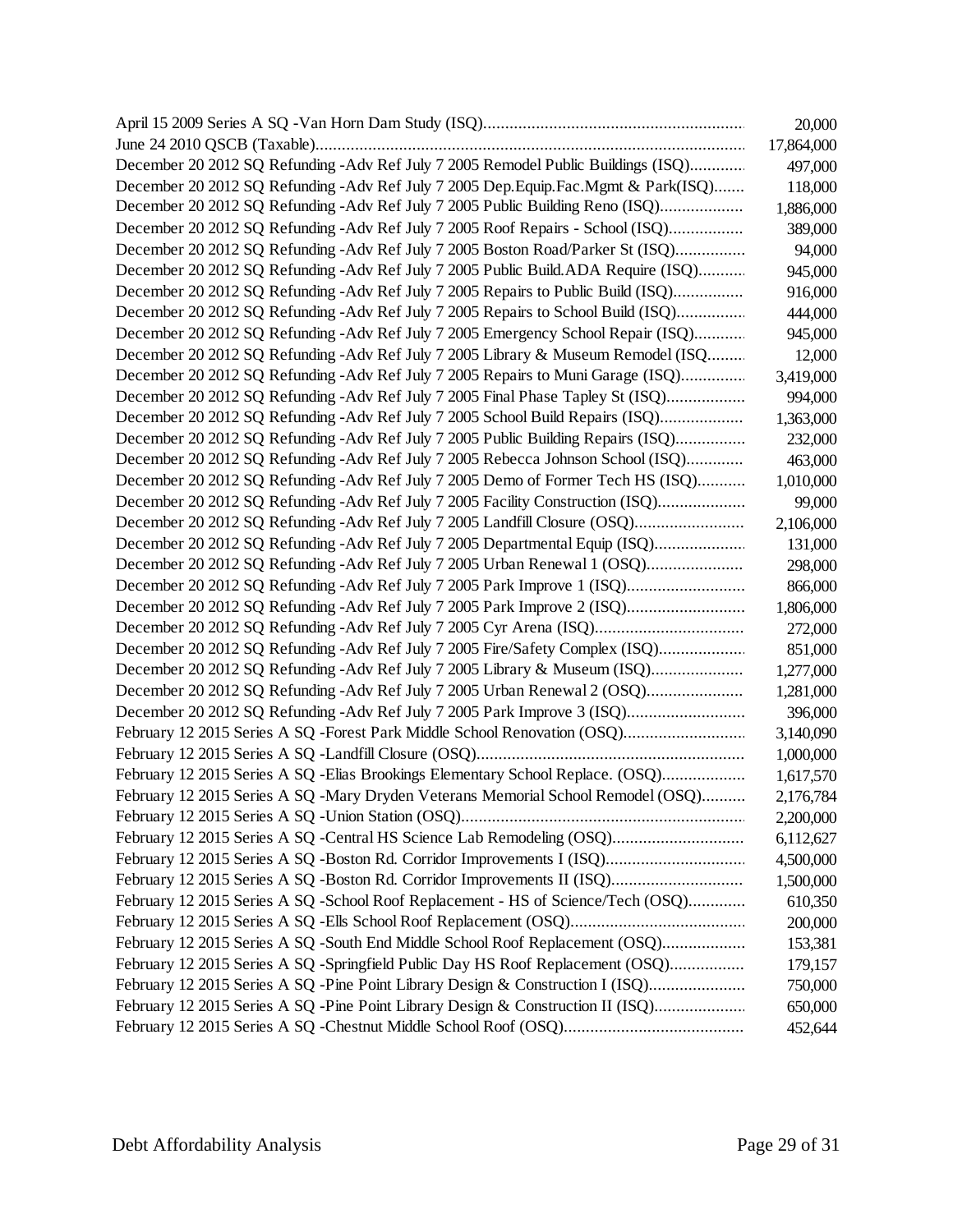|                                                                                  | 2,298,967 |
|----------------------------------------------------------------------------------|-----------|
|                                                                                  | 200,220   |
| February 12 2015 Series A SQ -School Remodeling - Green Communities (OSQ)        | 75,000    |
|                                                                                  | 5,874,850 |
|                                                                                  | 9,996,160 |
|                                                                                  | 1,000,000 |
|                                                                                  | 1,658,000 |
| February 12 2015 Series A SQ -Land Acquisition/Remediation - Catherine St. (ISQ) | 2,864,200 |
|                                                                                  | 960,000   |
| February 12 2015 Series C SQ -Adv Ref 2-7-07 Putnam School Renovation (ISQ)      | 509,950   |
| February 12 2015 Series C SQ - Adv Ref 2-7-07 Our Lady Hope School Reno (ISQ)    | 1,550,000 |
| February 12 2015 Series C SQ -Adv Ref 2-7-07 Various School & Water (ISQ)        | 240,050   |
|                                                                                  | 1,191,850 |
|                                                                                  | 1,005,000 |
|                                                                                  | 1,235,000 |
|                                                                                  | 57,895    |
| February 12 2015 Series C SQ -Adv Ref 2-7-07 Fire Station Land Acquisition (ISQ) | 229,305   |
|                                                                                  | 270,000   |
|                                                                                  | 280,000   |
| February 12 2015 Series C SQ -Adv Ref 2-7-07 Police Dept Renovation (ISQ)        | 2,719,450 |
|                                                                                  | 748,950   |
| February 12 2015 Series C SQ -Adv Ref 2-7-07 Hope-Baptist Land Acq. (ISQ)        | 149,625   |
| February 12 2015 Series C SQ -Adv Ref 2-7-07 Greenleaf Park Building (ISQ)       | 38,850    |
| February 12 2015 Series C SQ -Adv Ref 2-7-07 Blunt Park Renovation (ISQ)         | 10,100    |
| February 12 2015 Series C SQ - Adv Ref 2-7-07 Treetop Park Renovation (ISQ)      | 125,000   |
| February 12 2015 Series C SQ -Adv Ref 2-7-07 Marshall Roy Park Renovation (ISQ)  | 115,000   |
|                                                                                  | 149,650   |
| February 12 2015 Series C SQ -Adv Ref 2-7-07 Project Management (ISQ)            | 96,850    |
|                                                                                  | 7,462,475 |
| October 1 2015 SQ -Ref July 2005 Adv Ref 98 Land Acq & Apprais (ISQ)             | 270,000   |
| October 1 2015 SQ - Ref July 2005 Adv Ref 98 School Construction (OSQ)           | 7,830,000 |
|                                                                                  | 6,790,000 |
| October 1 2015 SQ - Ref July 2005 Adv Ref 99 Chestnut School Land (ISQ           | 320,000   |
|                                                                                  | 1,845,000 |
|                                                                                  | 555,000   |
|                                                                                  | 310,000   |
|                                                                                  | 345,000   |
| February 23 2017 - Emergency Borrowing (Tornado/ Snowstorm) (OSQ)                | 4,079,300 |
|                                                                                  | 851,500   |
|                                                                                  | 1,173,900 |
|                                                                                  | 1,364,500 |
|                                                                                  | 463,100   |